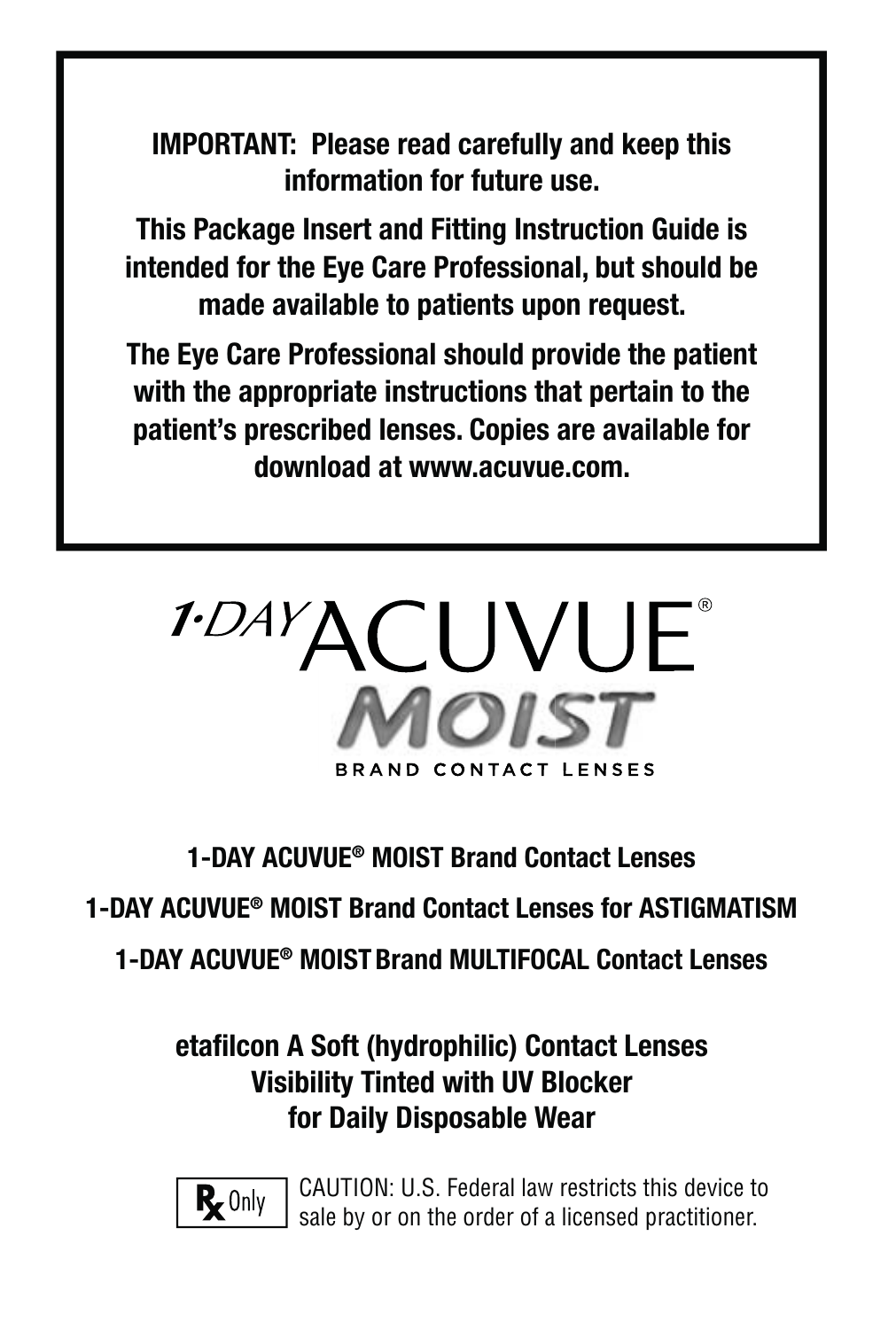# **SYMBOLS KEY**

The following symbols may appear on the label or packaging:

| SYMBOL           | <b>DEFINITION</b>                                   |
|------------------|-----------------------------------------------------|
| i                | Consult Instructions for Use                        |
|                  | Manufacturer                                        |
| w                | Date of Manufacture                                 |
|                  | Use By Date (expiration date)                       |
| <b>LOT</b>       | <b>Batch Code</b>                                   |
| STERILE          | Sterilized Using Steam Heat                         |
|                  | Do Not Re-Use (Single Use)                          |
| $\frac{123}{4}$  | Lens Orientation Correct                            |
| 123              | Lens Orientation Incorrect (Lens Inside Out)        |
| Œ<br>0086        | Quality System Certification Symbol                 |
|                  | Fee Paid for Waste Management                       |
| <b>REP</b><br>EC | Authorized Representative in the European Community |

Visit www.acuvue.com/guides for additional information about symbols.

# **DESCRIPTION**

1-DAY ACUVUE® MOIST Brand Contact Lenses, 1-DAY ACUVUE® MOIST Brand Contact Lenses for ASTIGMATISM, and 1-DAY ACUVUE® MOIST Brand MULTIFOCAL Contact Lenses are soft (hydrophilic) contact lenses available as spherical, toric, or multifocal lenses, and include LACREON® Technology.

The lens material (etafilcon A) is a copolymer of 2-hydroxyethyl methacrylate and methacrylic acid cross-linked with 1, 1, 1-trimethylol propane trimethacrylate and ethylene glycol dimethacrylate.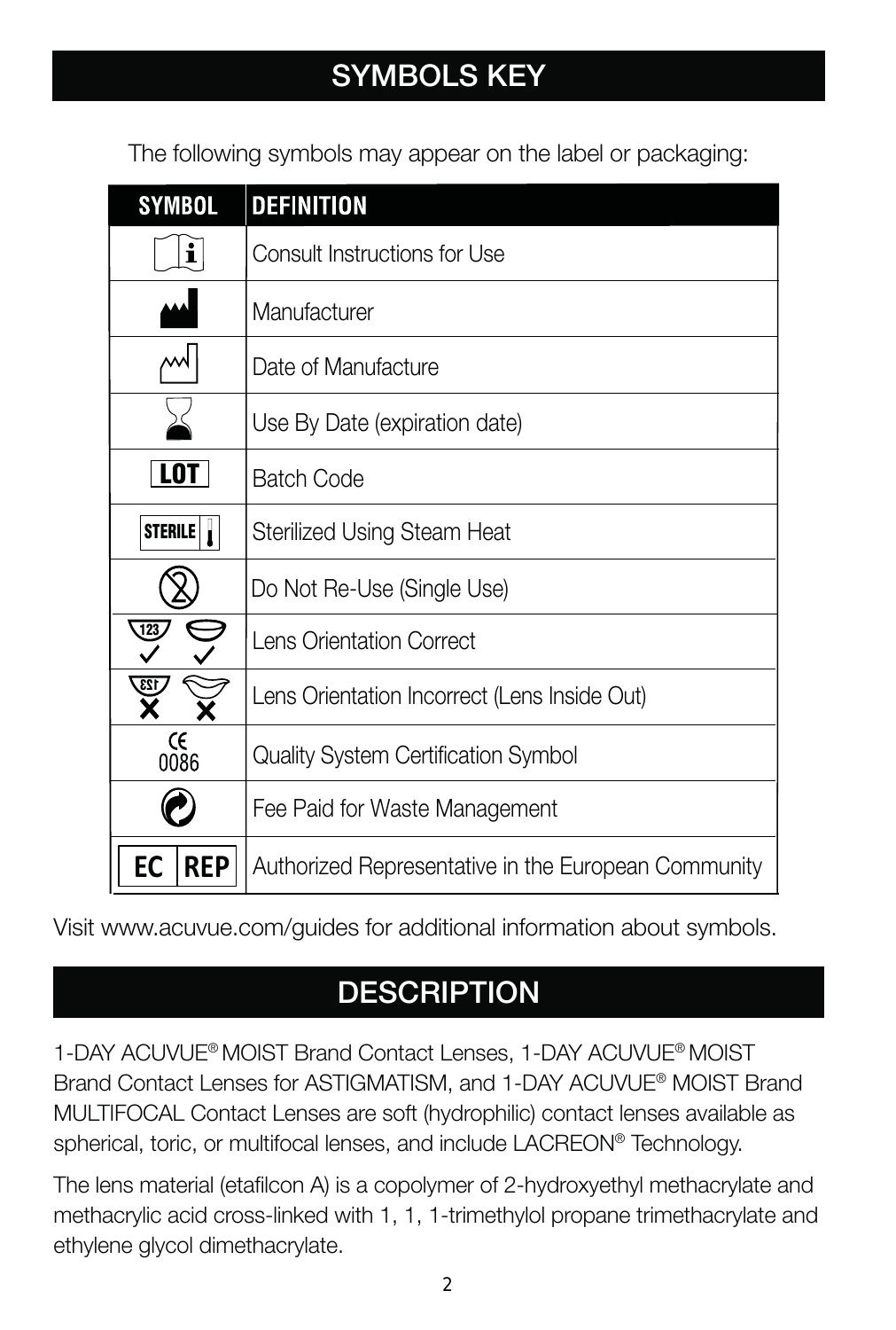The lenses are tinted blue using Reactive Blue Dye #4 to make the lenses more visible for handling. A benzotriazole UV absorbing monomer is used to block UV radiation.

#### **Lens Properties:**

The physical/optical properties of the lens are:

| • Specific Gravity (calculated): | $0.98 - 1.12$ |
|----------------------------------|---------------|
| • Refractive Index:              | 1.40          |
| • Light Transmittance:           | 85% minimum   |
| · Surface Character:             | Hydrophilic   |
| • Water Content:                 | 58%           |

• Oxygen Permeability (D/k):

#### **VALUE METHOD**

21.4 x 10<sup>-11</sup> (cm<sup>2</sup>/sec) (ml 0<sub>2</sub>/ml x mm Hg) @ 35°C 28.0 x 10-11 (cm2 /sec) (ml 0<sub>2</sub>/ml x mm Hg) @ 35°C

Fatt (boundary corrected, edge corrected)

Fatt (boundary corrected, non-edge corrected)

#### **Lens Parameters Ranges:**

| • Diameter (DIA):       | 12.0 mm to 15.0 mm          |
|-------------------------|-----------------------------|
| • Center Thickness:     | Varies with power           |
| • Base Curve (BC):      | 7.85 mm to 10.00 mm         |
| • Spherical Power (D):  | $-20.00D$ to $+20.00D$      |
| • Cylinder Power (CYL): | $-0.25D$ to $-10.00D$       |
| • Axis (AXIS):          | $2.5^\circ$ to 180 $^\circ$ |
| • ADD Powers:           | $+0.25D$ to $+4.00D$        |

# **AVAILABLE LENS PARAMETERS**

1-DAY ACUVUE® MOIST Brand Contact Lenses are hemispherical shells of the following dimensions:

| Diameter (DIA):          | $14.2 \text{ mm}$                        |
|--------------------------|------------------------------------------|
| <b>Center Thickness:</b> | 0.084 mm to 0.230 mm (varies with power) |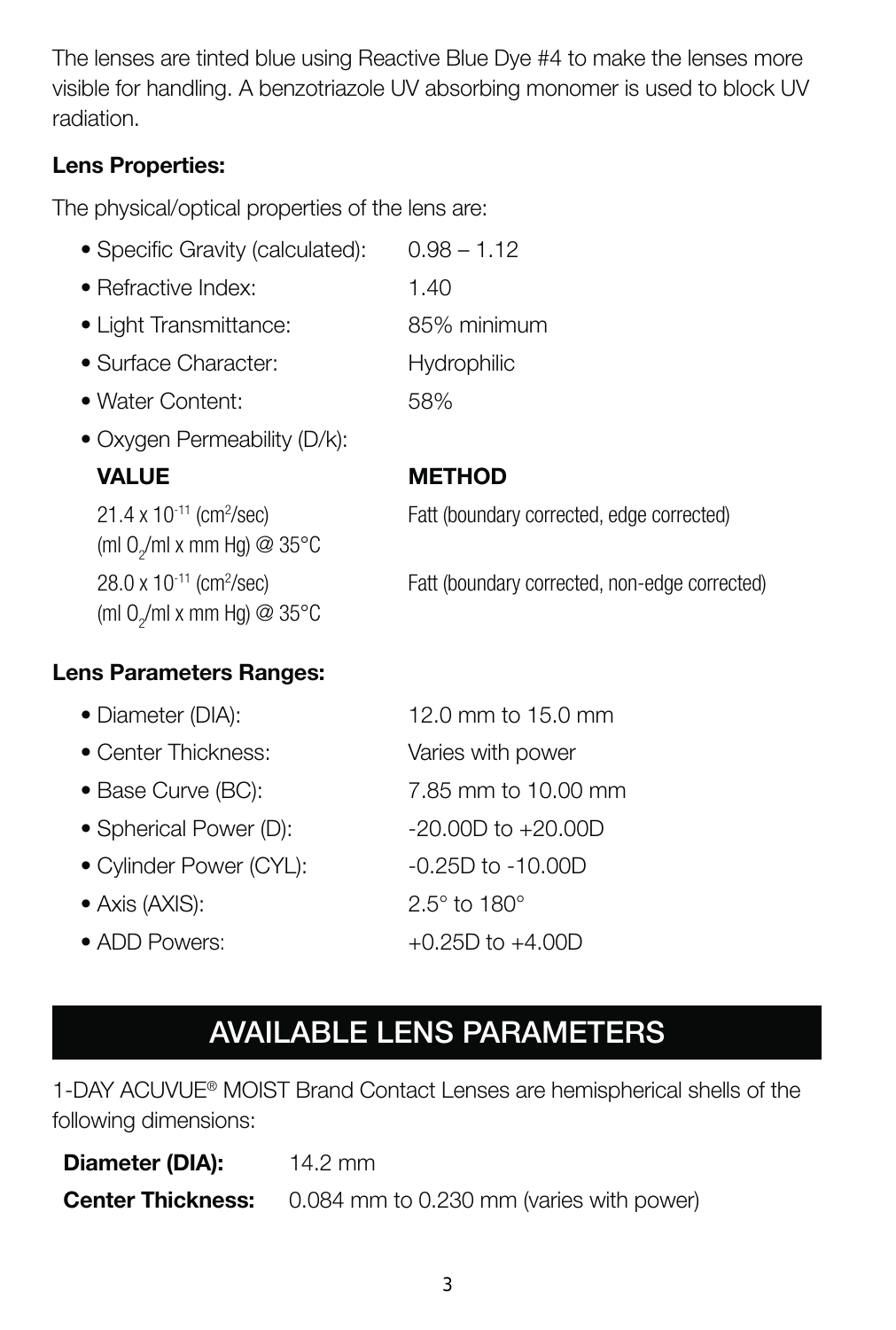| Base Curve (BC): | 8.5 mm, 9.0 mm                             |
|------------------|--------------------------------------------|
| Powers (D):      | -0.50D to -6.00D (in 0.25D increments)     |
|                  | -6.50D to -12.00D (in 0.50D increments)    |
|                  | $+0.50D$ to $+6.00D$ (in 0.25D increments) |

1-DAY ACUVUE® MOIST Brand Contact Lenses for ASTIGMATISM are hemitoric shells of the following dimensions:

| Diameter (DIA):          | 14.5 mm                                                                                                                                                                                                                                              |
|--------------------------|------------------------------------------------------------------------------------------------------------------------------------------------------------------------------------------------------------------------------------------------------|
| <b>Center Thickness:</b> | 0.090 mm to 0.189 mm (varies with power)                                                                                                                                                                                                             |
| Base Curve (BC):         | 8.5 mm                                                                                                                                                                                                                                               |
| Powers (D):              | $+0.00$ to $-6.00D$ (in 0.25D increments)<br>Cylinders (CYL): -0.75D, -1.25D, -1.75D, -2.25D*<br>Axis (AXIS): 10° to 180° in 10° increments<br>*-2.25D cylinder is available in 10°, 20°, 70°, 80°, 90°,<br>100°, 110°, 160°, 170°, 180° axes only   |
|                          | -6.50D to -9.00D (in 0.50D increments)<br>Cylinders (CYL): -0.75D, -1.25D, -1.75D, -2.25D*<br>Axis (AXIS): 10°, 20°, 60°, 70°, 80°, 90°, 100°, 110°,<br>120°, 160°, 170°, 180°<br>*-2.25D cylinder is available in 20°, 90°, 160°, 180°<br>axes only |
|                          | +0.25D to +4.00D (in 0.25D increments)<br>Cylinders (CYL): -0.75D, -1.25D, -1.75D<br>Axis (AXIS): 10°, 20°, 70°, 80°, 90°, 100°, 110°, 160°,<br>170°, 180°                                                                                           |

1-DAY ACUVUE® MOIST Brand MULTIFOCAL Contact Lenses are hemispherical shells of the following dimensions:

| Diameter (DIA):                      | 14.3 mm                                                                                    |
|--------------------------------------|--------------------------------------------------------------------------------------------|
| <b>Center Thickness:</b>             | 0.084 mm to 0.207 mm (varies with power)                                                   |
| Base Curve (BC):                     | 8.4 mm                                                                                     |
| Powers (D):                          | $+6.00D$ to $-9.00D$ (in 0.25D increments)                                                 |
| <b>Near ADD Powers</b><br>(MAX ADD): | Low Near ADD (LOW): +1.25D<br>Medium Near ADD (MID): +1.75D<br>High Near ADD (HGH): +2.50D |
|                                      |                                                                                            |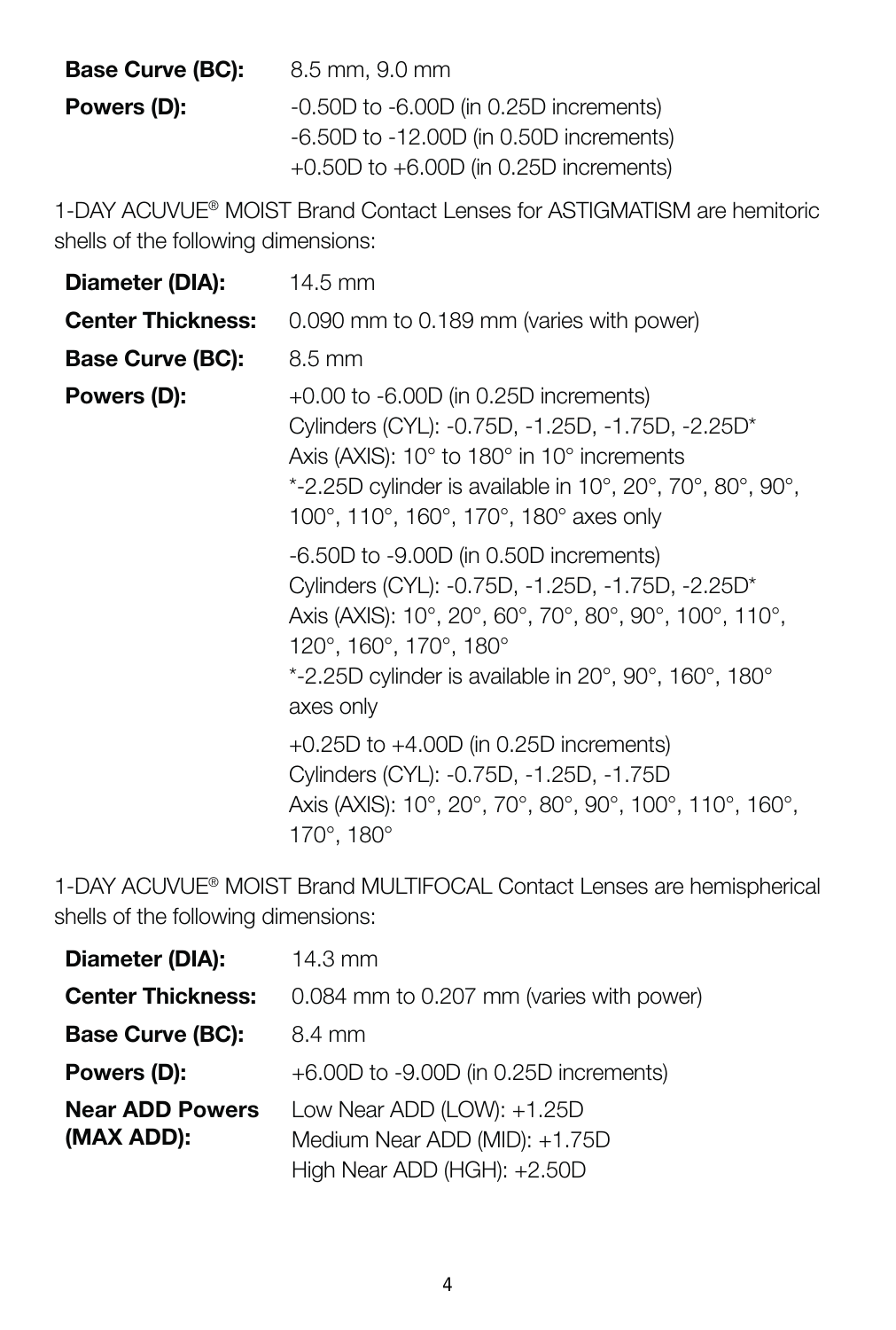# **TRANSMITTANCE CURVES**

1-DAY ACUVUE® MOIST Brand Contact Lenses (etafilcon A) Visibility Tinted with UV Blocker vs. 24 yr. old human cornea and 25 yr. old human crystalline lens.



\*The data are representative measurements taken through the central 3-5 mm portion for the thinnest marketed lens (-3.00D lens, 0.084 mm center thickness).

<sup>1</sup> Lerman, S., Radiant Energy and the Eye, MacMillan, New York, 1980, p. 58, figure 2-21 2 Waxler, M., Hitchins, V.M., Optical Radiation and Visual Health, CRC Press, Boca Raton, Florida, 1986, p. 19, figure 5

**WARNING: UV absorbing contact lenses are NOT substitutes for protective UV absorbing eyewear, such as UV absorbing goggles or sunglasses because they do not completely cover the eye and surrounding area. The patient should continue to use UV absorbing eyewear as directed.**

# **ACTIONS**

In its hydrated state, the contact lens, when placed on the cornea, acts as a refracting medium to focus light rays on the retina.

The UV Blocking for these lenses averages 97% in the UVB range of 280 nm to 315 nm and 82% in the UVA range of 316 nm to 380 nm for the entire power range.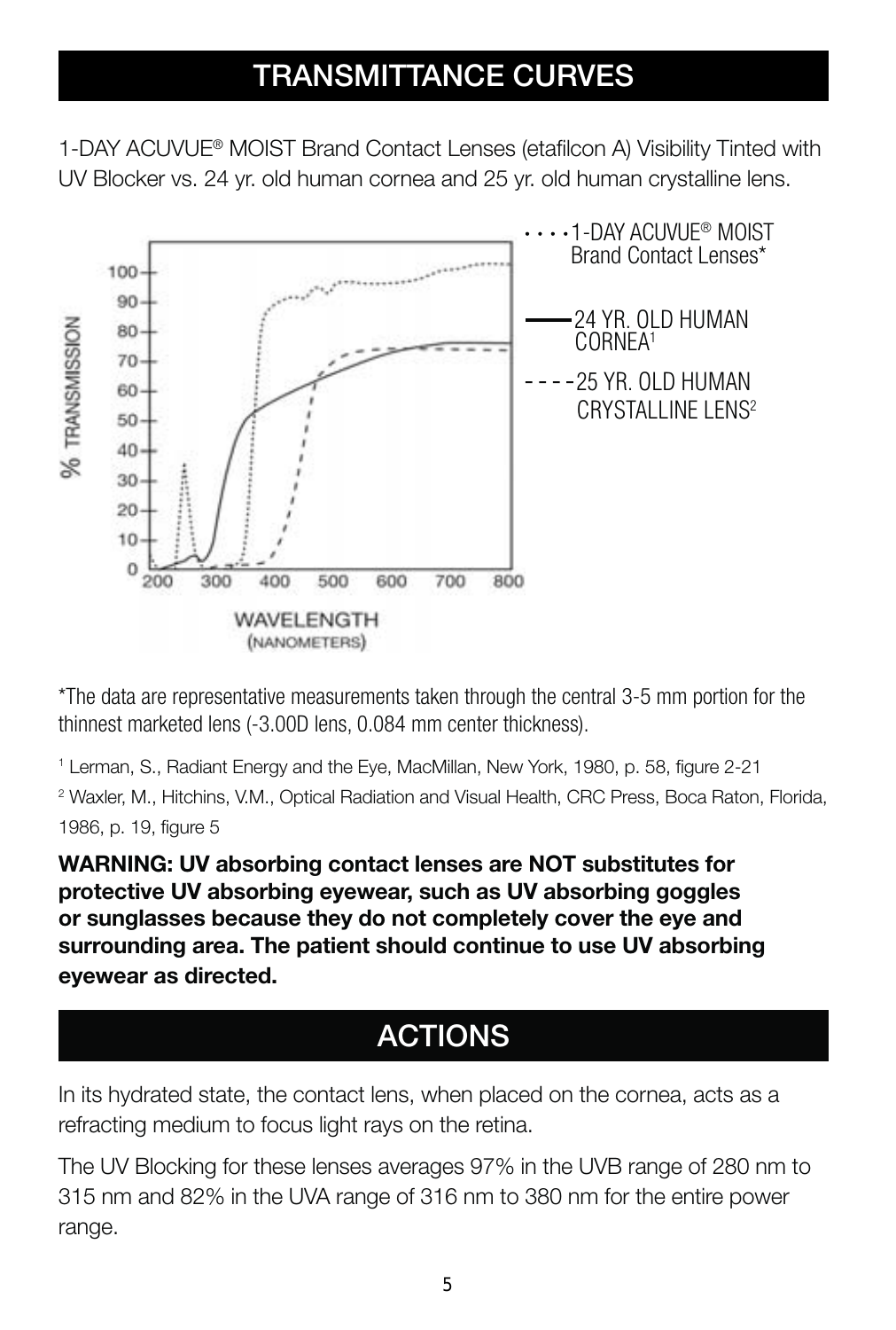**NOTE: Long-term exposure to UV radiation is one of the risk factors associated with cataracts. Exposure is based on a number of factors such as environmental conditions (altitude, geography, cloud cover) and personal factors (extent and nature of outdoor activities). UV-Blocking contact lenses help provide protection against harmful UV radiation. However, clinical studies have not been done to demonstrate that wearing UV-Blocking contact lenses reduces the risk of developing cataracts or other eye disorders. The Eye Care Professional should be consulted for more information.**

# **INDICATIONS (USES)**

1-DAY ACUVUE® MOIST Brand Contact Lenses are indicated for daily disposable wear for the optical correction of refractive ametropia (myopia and hyperopia) in phakic or aphakic persons with non-diseased eyes who may have 1.00D or less of astigmatism.

1-DAY ACUVUE® MOIST Brand Contact Lenses for ASTIGMATISM are indicated for daily disposable wear for the optical correction of refractive ametropia (myopia and hyperopia) in phakic or aphakic persons with non-diseased eyes who may have 0.50D to 3.00D of astigmatism.

1-DAY ACUVUE® MOIST Brand MULTIFOCAL Contact Lenses are indicated for daily disposable wear for the optical correction of distance and near vision in presbyopic phakic or aphakic persons with non-diseased eyes who may have 4.00D of ADD power or less and 0.75D or less of astigmatism.

The lenses contain a UV Blocker to help protect against transmission of harmful UV radiation to the cornea and into the eye.

When prescribed for daily disposable use, no cleaning or disinfection is required. Lenses should be discarded upon removal.

# **CONTRAINDICATIONS (REASONS NOT TO USE)**

#### **DO NOT USE these lenses when any of the following conditions exist:**

- Acute or subacute inflammation or infection of the anterior chamber of the eye.
- Any eye disease, injury, or abnormality that affects the cornea, conjunctiva, or eyelids.
- Severe insufficiency of lacrimal secretion (dry eye).
- Corneal hypoesthesia (reduced corneal sensitivity).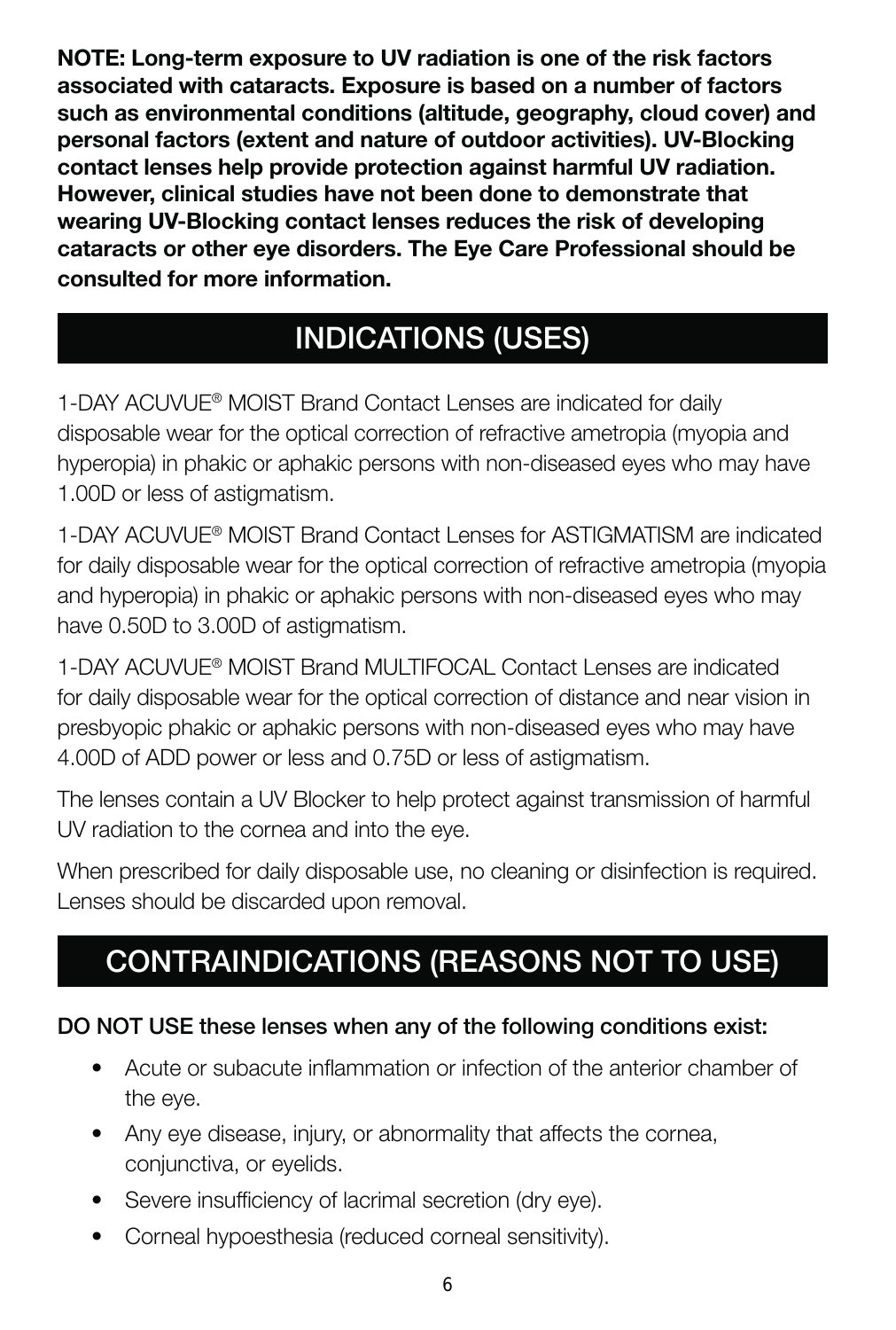- Any systemic disease that may affect the eye or be exaggerated by wearing contact lenses.
- Allergic reactions of ocular surfaces or adnexa that may be induced or exaggerated by wearing contact lenses or use of contact lens solutions.
- Ocular irritation due to allergic reactions which may be caused by use of contact lens solutions (i.e., rewetting drops) that contain chemicals or preservatives (such as mercury, Thimerosal, etc.) to which some people may develop an allergic response.
- Any active corneal infection (bacterial, fungal, protozoal, or viral).
- If eyes become red or irritated.

# **WARNINGS**

**Patients should be advised of the following warnings pertaining to contact lens wear:**

#### **EYE PROBLEMS, INCLUDING CORNEAL ULCERS, CAN DEVELOP RAPIDLY AND LEAD TO LOSS OF VISION. IF THE PATIENT EXPERIENCES:**

- **Eye Discomfort,**
- **Excessive Tearing,**
- **Vision Changes,**
- **Loss of Vision,**
- **Eye Redness, or**
- **Other Eye Problems,**

#### **THE PATIENT SHOULD BE INSTRUCTED TO IMMEDIATELY REMOVE THE LENSES AND PROMPTLY CONTACT THE EYE CARE PROFESSIONAL.**

- When prescribed for daily wear, patients should be instructed not to wear their lenses while sleeping. Clinical studies have shown that when lenses are worn overnight, the risk of ulcerative keratitis is greater than among those who do not wear them overnight.<sup>3</sup>
- Studies have shown that contact lens wearers who are smokers have a higher incidence of adverse reactions than nonsmokers.
- Problems with contact lenses or lens care products could result in serious injury to the eye. Patients should be cautioned that proper use and care of contact lenses and lens care products are essential for the safe use of these products.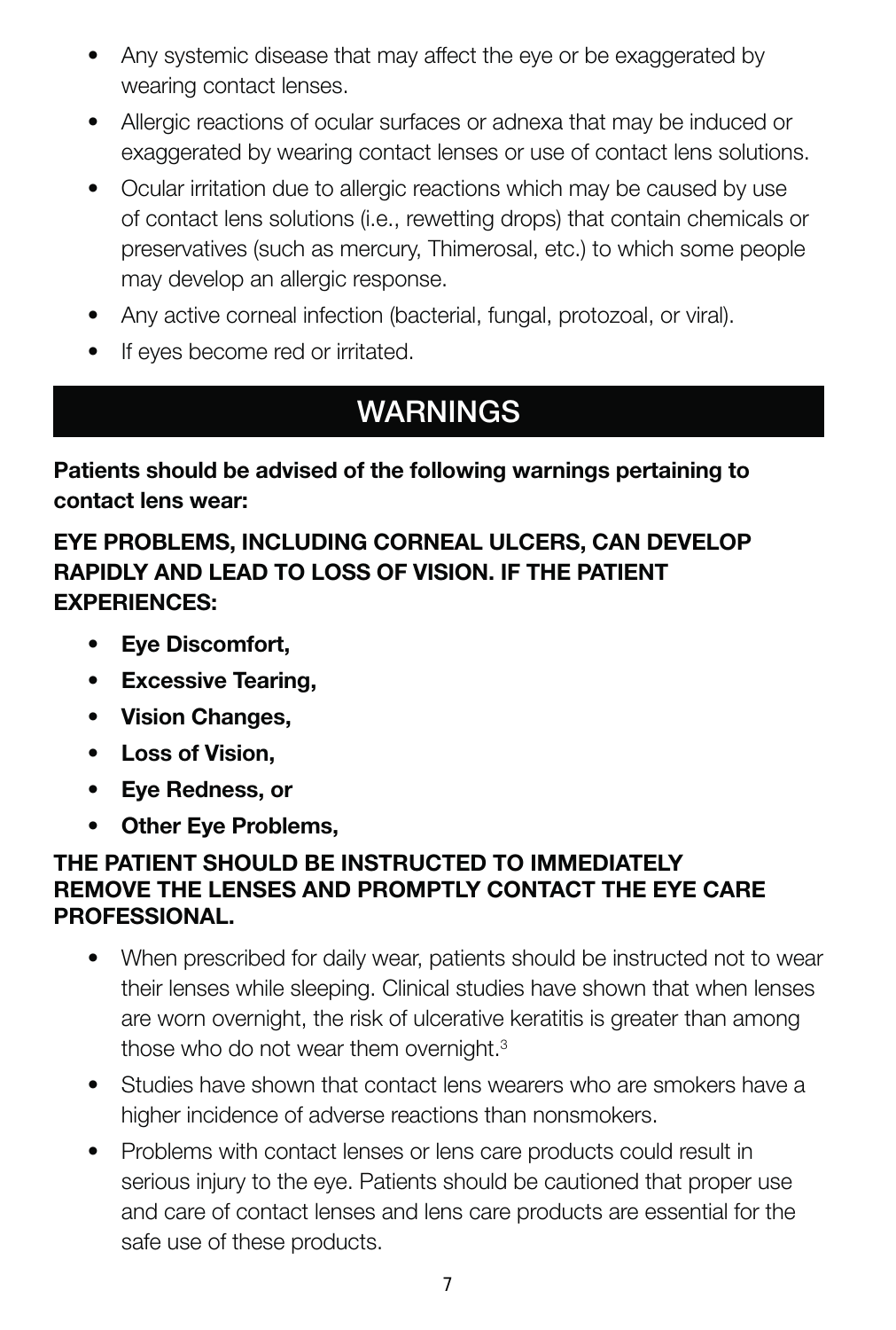• The overall risk of ulcerative keratitis may be reduced by carefully following directions for lens care.

3 New England Journal of Medicine, September 21, 1989; 321 (12), pp. 773-783

#### **Specific Instructions for Use and Warnings:**

#### **• Water Activity**

#### **Instruction for Use**

Do not expose contact lenses to water while wearing them.

#### **WARNING:**

Water can harbor microorganisms that can lead to severe infection, vision loss, or blindness. If lenses have been submersed in water when participating in water sports or swimming in pools, hot tubs, lakes, or oceans, the patient should be instructed to discard them and replace them with a new pair. The Eye Care Professional should be consulted for recommendations regarding wearing lenses during any activity involving water.

# **PRECAUTIONS**

#### **Special Precautions for Eye Care Professionals:**

• Due to the small number of patients enrolled in clinical investigation of lenses, all refractive powers, design configurations, or lens parameters available in the lens material are not evaluated in significant numbers. Consequently, when selecting an appropriate lens design and parameters, the Eye Care Professional should consider all characteristics of the lens that can affect lens performance and ocular health, including oxygen permeability, wettability, central and peripheral thickness, and optic zone diameter.

The potential impact of these factors on the patient's ocular health should be carefully weighed against the patient's need for refractive correction; therefore, the continuing ocular health of the patient and lens performance on the eye should be carefully monitored by the prescribing Eye Care Professional.

• Patients who wear these lenses to correct presbyopia using monovision (or modified monovision using 1-DAY ACUVUE® MOIST Brand MULTIFOCAL) may not achieve the best corrected visual acuity for either far or near vision. Visual requirements vary with the individual and should be considered when selecting the most appropriate type of lens for each patient.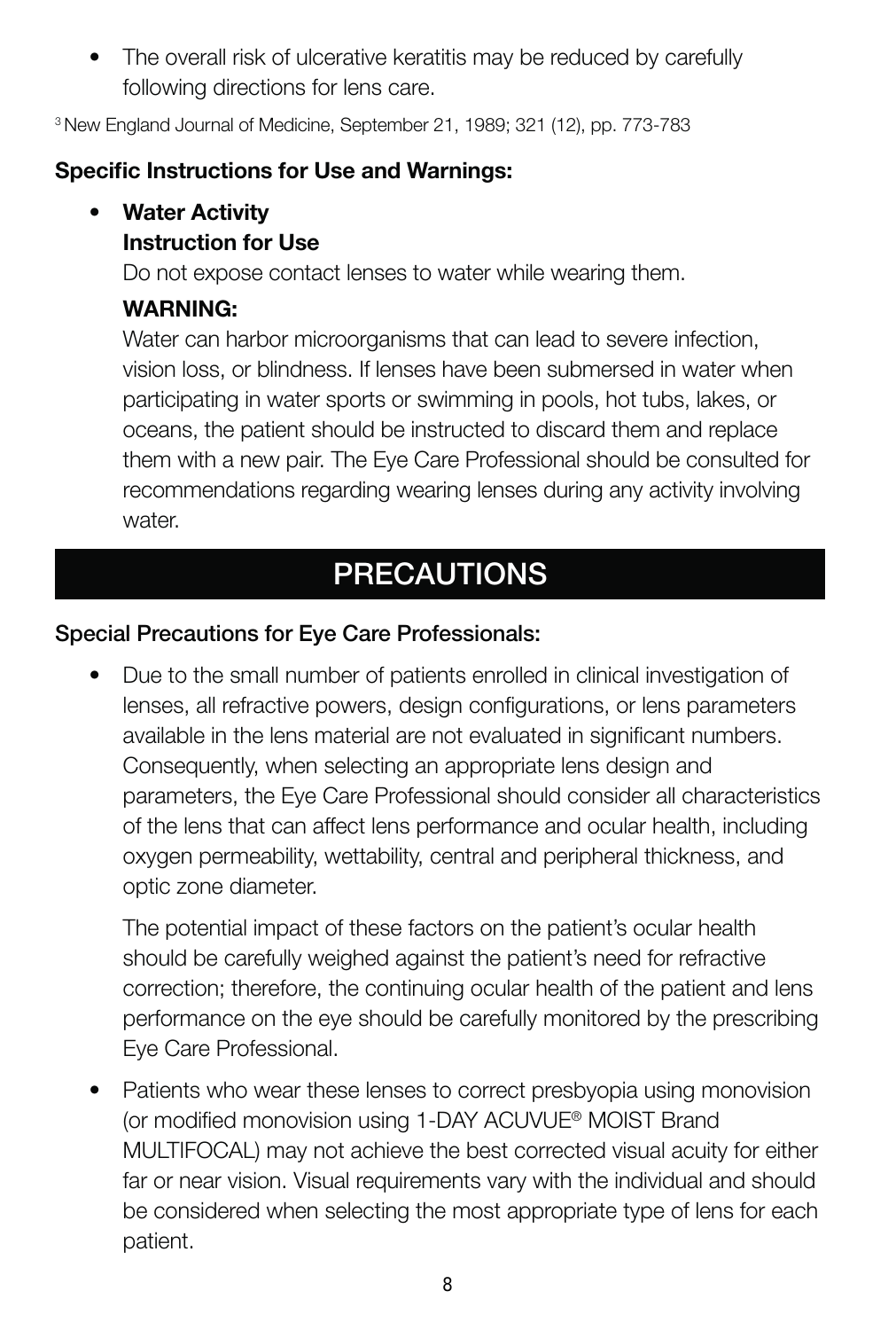- Fluorescein, a yellow dye, should not be used while the lenses are on the eyes. The lenses absorb this dye and become discolored. Whenever fluorescein is used in eyes, the eyes should be flushed with a sterile saline solution that is recommended for in-eye use.
- Eye Care Professionals should instruct the patient to remove lenses immediately if the eyes become red or irritated.

#### **Eye Care Professionals should carefully instruct patients about the following care regimen and safety precautions.**

#### **Handling Precautions:**

- Before leaving the Eye Care Professional's office, the patient should be able to promptly remove the lenses or should have someone else available who can remove the lenses for him or her.
- DO NOT use if the sterile blister package is opened or damaged.
- Always wash and rinse hands before handling lenses. Do not get cosmetics, lotions, soaps, creams, deodorants, or sprays in the eyes or on the lenses. It is best to put on lenses before putting on makeup.
- DO NOT touch contact lenses with the fingers or hands if the hands are not free of foreign materials, as microscopic scratches of the lenses may occur, causing distorted vision and/or injury to the eye.
- Carefully follow the handling, insertion, removal, and wearing instructions in the Patient Instruction Guide for these lenses and those prescribed by the Eye Care Professional.
- Always handle lenses carefully and avoid dropping them.
- Never use tweezers or other tools to remove lenses from the lens container. Slide the lens up the side of the bowl until it is free of the container.
- Do not touch the lens with fingernails.

#### **Lens Wearing Precautions:**

- If the lens sticks (stops moving) on the eye, follow the recommended directions in "Care for Sticking (Non-Moving) Lenses." The lens should move freely on the eye for the continued health of the eye. If nonmovement of the lens continues, the patient should be instructed to immediately consult his or her Eye Care Professional.
- Never wear lenses beyond the period recommended by the Eye Care Professional.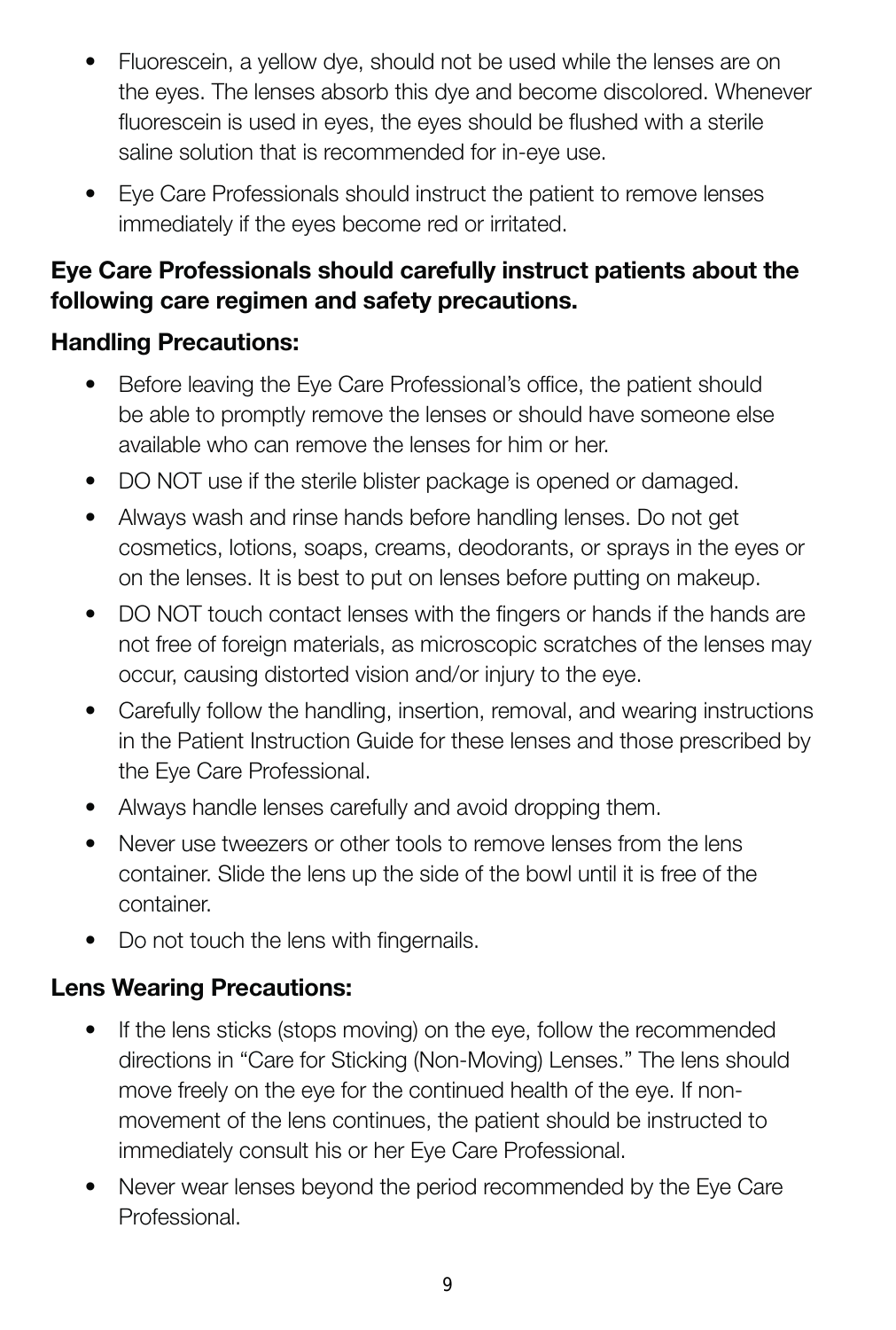- The patient should be advised to never allow anyone else to wear their lenses. They have been prescribed to fit their eyes and to correct their vision to the degree necessary. Sharing lenses greatly increases the chance of eye infections.
- If aerosol products, such as hairspray, are used while wearing lenses, exercise caution and keep eyes closed until the spray has settled.
- Avoid all harmful or irritating vapors and fumes while wearing lenses.

#### **Lens Care Precautions:**

• The patient should be informed that no cleaning or disinfection is needed when lenses are worn for daily disposable wear. Patients should always dispose of lenses when removed and have spare lenses or spectacles available.

#### **Other Topics to Discuss with Patients:**

- Always contact the Eye Care Professional before using any medicine in the eyes.
- Certain medications, such as antihistamines, decongestants, diuretics, muscle relaxants, tranquilizers, and those for motion sickness may cause dryness of the eye, increased lens awareness, or blurred vision. Should such conditions exist, proper remedial measures should be prescribed.
- Oral contraceptive users could develop visual changes or changes in lens tolerance when using contact lenses. Patients should be cautioned accordingly.
- As with any contact lens, follow-up visits are necessary to assure the continuing health of the patient's eyes. The patient should be instructed as to a recommended follow-up schedule.

#### **Who Should Know That the Patient is Wearing Contact Lenses?**

- Patients should inform all doctors (Health Care Professionals) about being a contact lens wearer.
- Patients should always inform their employer of being a contact lens wearer. Some jobs may require use of eye protection equipment or may require that the patient not wear contact lenses.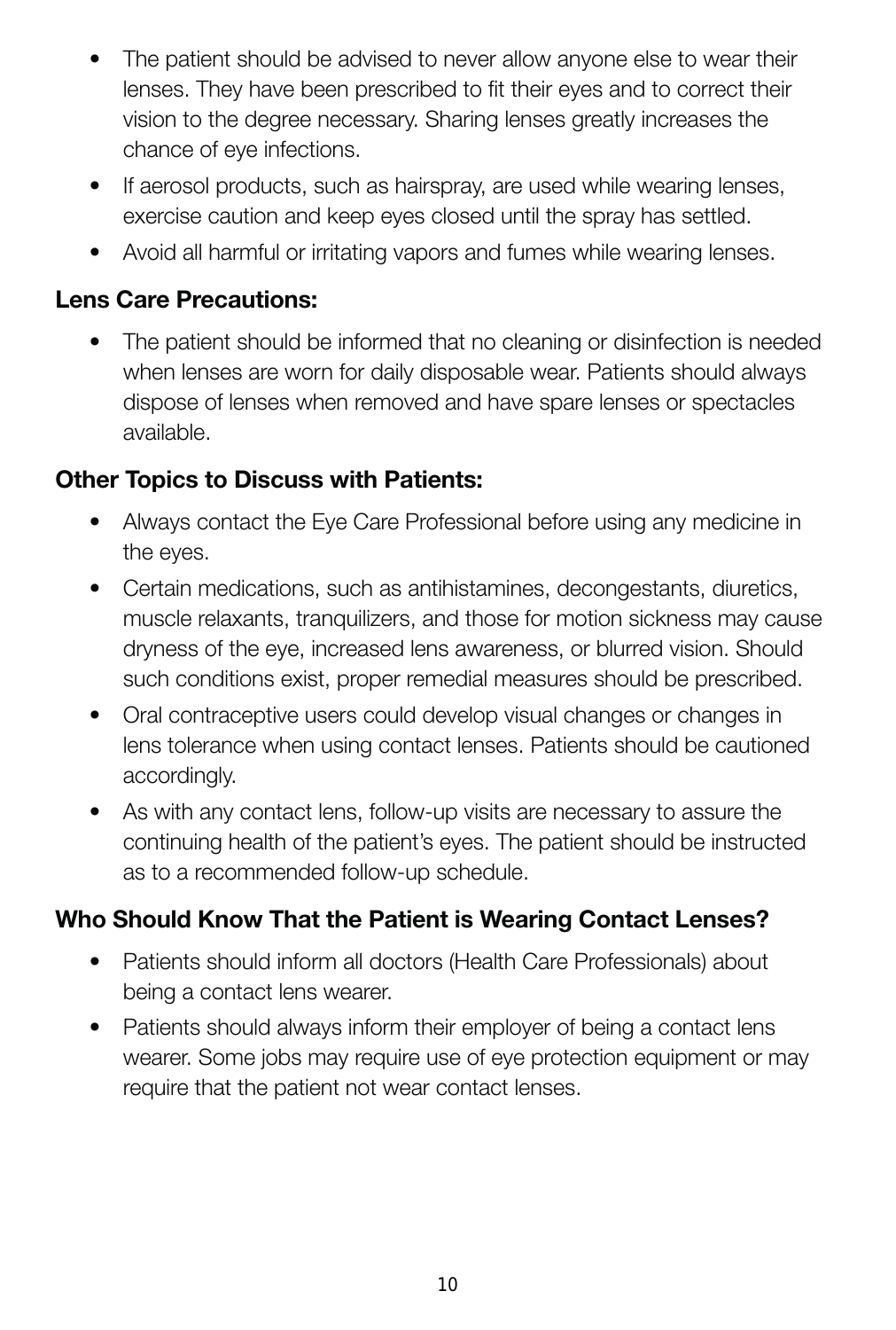# **ADVERSE REACTIONS**

#### **The patient should be informed that the following problems may occur when wearing contact lenses:**

- The eye may burn, sting, and/or itch.
- There may be less comfort than when the lens was first placed on the eye.
- There may be a feeling of something in the eye (foreign body, scratched area).
- There may be the potential for some temporary impairment due to peripheral infiltrates, peripheral corneal ulcers, or corneal erosion. There may be the potential for other physiological observations, such as local or generalized edema, corneal neovascularization, corneal staining, injection, tarsal abnormalities, iritis, and conjunctivitis, some of which are clinically acceptable in low amounts.
- There may be excessive watering, unusual eye secretions, or redness of the eye.
- Poor visual acuity, blurred vision, rainbows or halos around objects, photophobia, or dry eyes may also occur if the lenses are worn continuously or for too long a time.

The patient should be instructed to conduct a simple 3-part self-examination at least once a day. They should ask themselves:

- How do the lenses feel on my eyes?
- How do my eyes look?
- Have I noticed a change in my vision?

If the patient reports any problems, he or she should be instructed to IMMEDIATELY REMOVE THE LENS. If the problem or discomfort stops, the patient should discard the lens and place a new fresh lens on the eye.

If after inserting the new lens, the problem continues, the patient should be directed to IMMEDIATELY REMOVE THE LENS AND CONTACT HIS OR HER EYE CARE PROFESSIONAL.

The patient should be advised that when any of the above symptoms occur, a serious condition such as infection, corneal ulcer, neovascularization, or iritis may be present. He or she should be instructed to seek immediate professional identification of the problem and prompt treatment to avoid serious eye damage.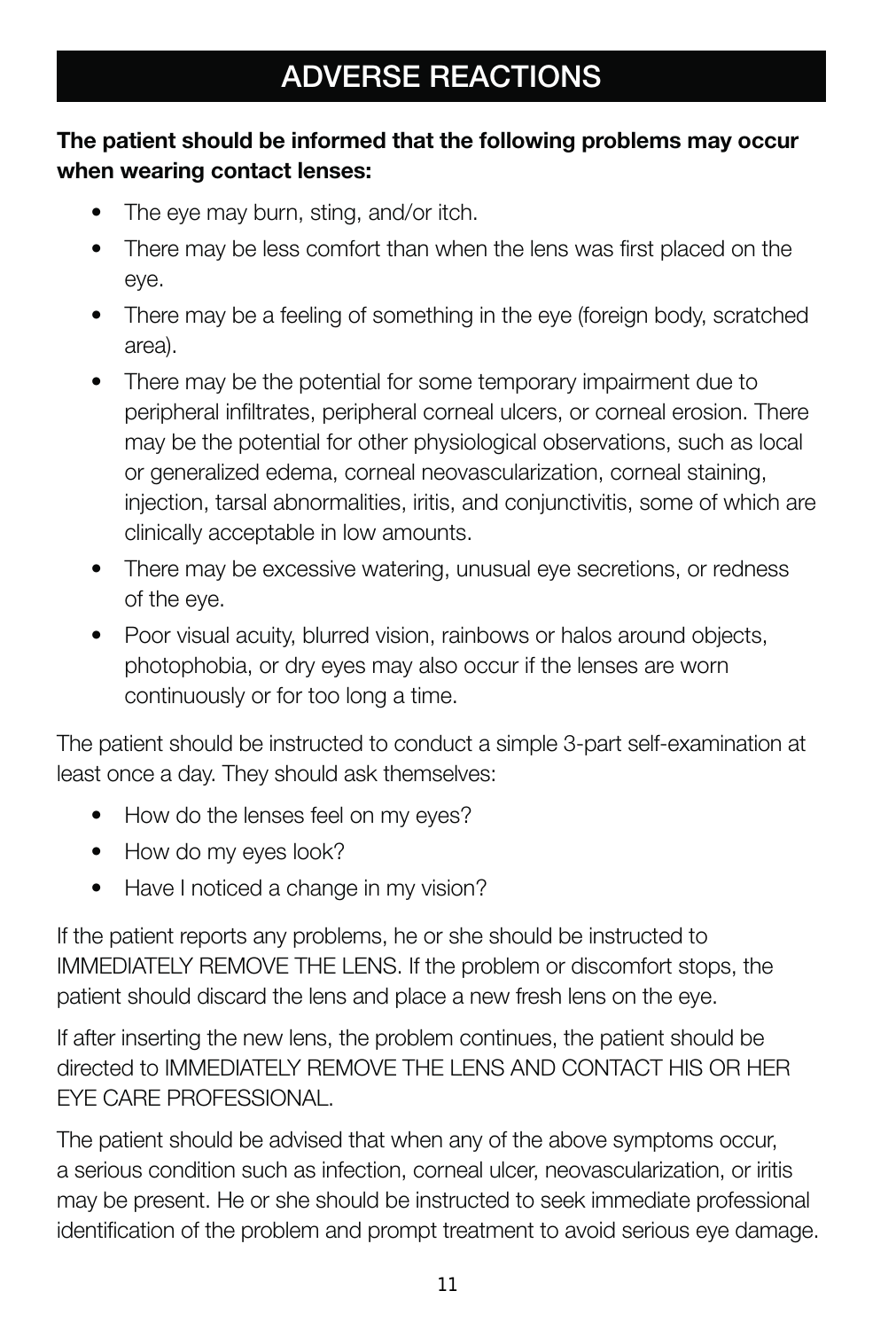# **GENERAL FITTING GUIDELINES**

#### **A. Patient Selection**

Patients selected to wear these lenses should be chosen based on:

- Motivation to wear lenses
- Ability to follow instructions regarding lens wear
- General health
- Ability to adequately handle and care for the lenses
- Ability to understand the risks and benefits of lens wear

Patients who do not meet the above criteria should not be provided with contact lenses.

#### **B. Pre-fitting Examination**

Initial evaluation of the patient should begin with a thorough case history to determine if there are any contraindications to contact lens wear. During the case history, the patient's visual needs and expectations should be determined as well as an assessment of their overall ocular, physical, and mental health.

Preceding the initial selection of trial contact lenses, a comprehensive ocular evaluation should be performed that includes, but is not limited to, the measurement of distance and near visual acuity, distance and near refractive prescription (including determining the preferred reading distance for presbyopes), keratometry, and biomicroscopic evaluation.

Based on this evaluation, if it is determined that the patient is eligible to wear these lenses, the Eye Care Professional should proceed to the lens fitting instructions as outlined below.

#### **C. Initial Power Determination**

A spectacle refraction should be performed to establish the patient's baseline refractive status and to guide in the selection of the appropriate lens power. Remember to compensate for vertex distance if the refraction is greater than  $+4.00D.$ 

#### **D. Base Curve Selection (Trial Lens Fitting)**

The following trial lenses should be selected for patients regardless of keratometry readings. However, corneal curvature measurements should be performed to establish the patient's baseline ocular status.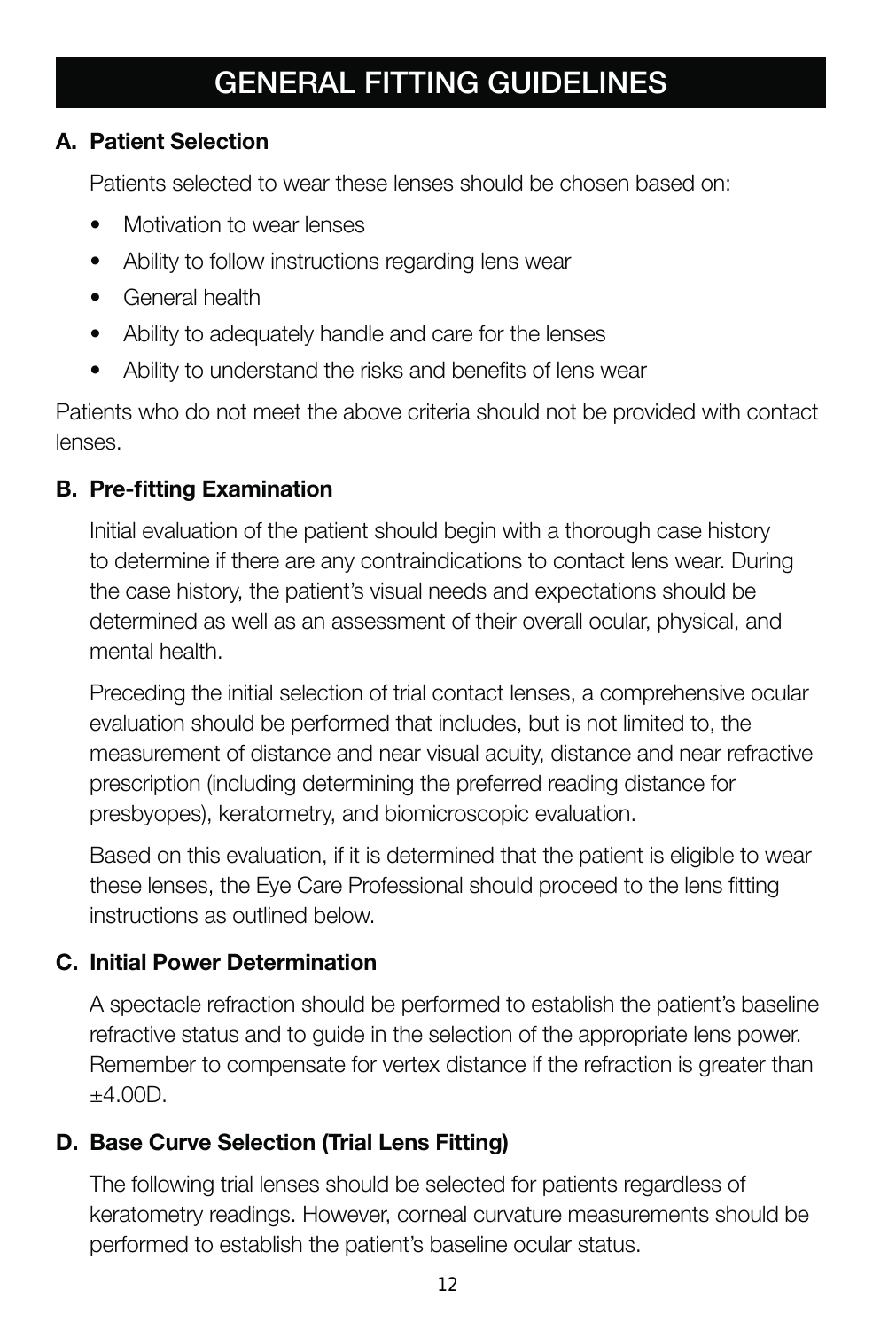- $\bullet$  1-DAY ACUVUE® MOIST: 8.5 mm/14.2 mm
- 1-DAY ACLIVUE® MOIST for ASTIGMATISM: 8.5 mm/14.5 mm
- $\bullet$  1-DAY ACUVUE® MOIST MULTIFOCAL: 8.4 mm/14.3 mm

The trial lens should be placed on each of the patient's eyes and evaluated after the patient has adjusted to the lenses.

#### 1. Criteria of a Properly Fit Lens

A properly fi t lens will center and completely cover the cornea (i.e., no limbal exposure), have sufficient movement to provide tear exchange under the contact lens with the blink, and be comfortable. The lens should move freely when manipulated digitally with the lower lid, and then return to its properly centered position when released.

#### 2. Criteria of a Flat Fitting Lens

A flat fitting lens may exhibit one or more of the following characteristics: decentration, incomplete corneal coverage (i.e., limbal exposure), excessive movement with the blink and/or edge standoff. If the lens is judged to be flat fitting, it should not be dispensed to the patient.

#### 3. Criteria of a Steep Fitting Lens

A steep fitting lens may exhibit one or more of the following characteristics: insufficient movement with the blink, conjunctival indentation, and resistance when pushing the lens up digitally with the lower lid. If the lens is judged to be steep fitting, it should not be dispensed to the patient.

If the initial trial base curve is judged to be flat or steep fitting, the alternate base curve, if available, should be trial fit and evaluated after the patient has adjusted to the lens. The lens should move freely when manipulated digitally with the lower lid, and then return to a properly centered position when released. If resistance is encountered when pushing the lens up, the lens is fitting tightly and should not be dispensed to the patient.

#### **E. Final Lens Power (Spherical)**

A spherical over-refraction should be performed to determine the final lens power after the lens fit is judged acceptable. The spherical over-refraction should be combined with the trial lens power to determine the final lens prescription. The patient should experience good visual acuity with the correct lens power unless there is excessive residual astigmatism.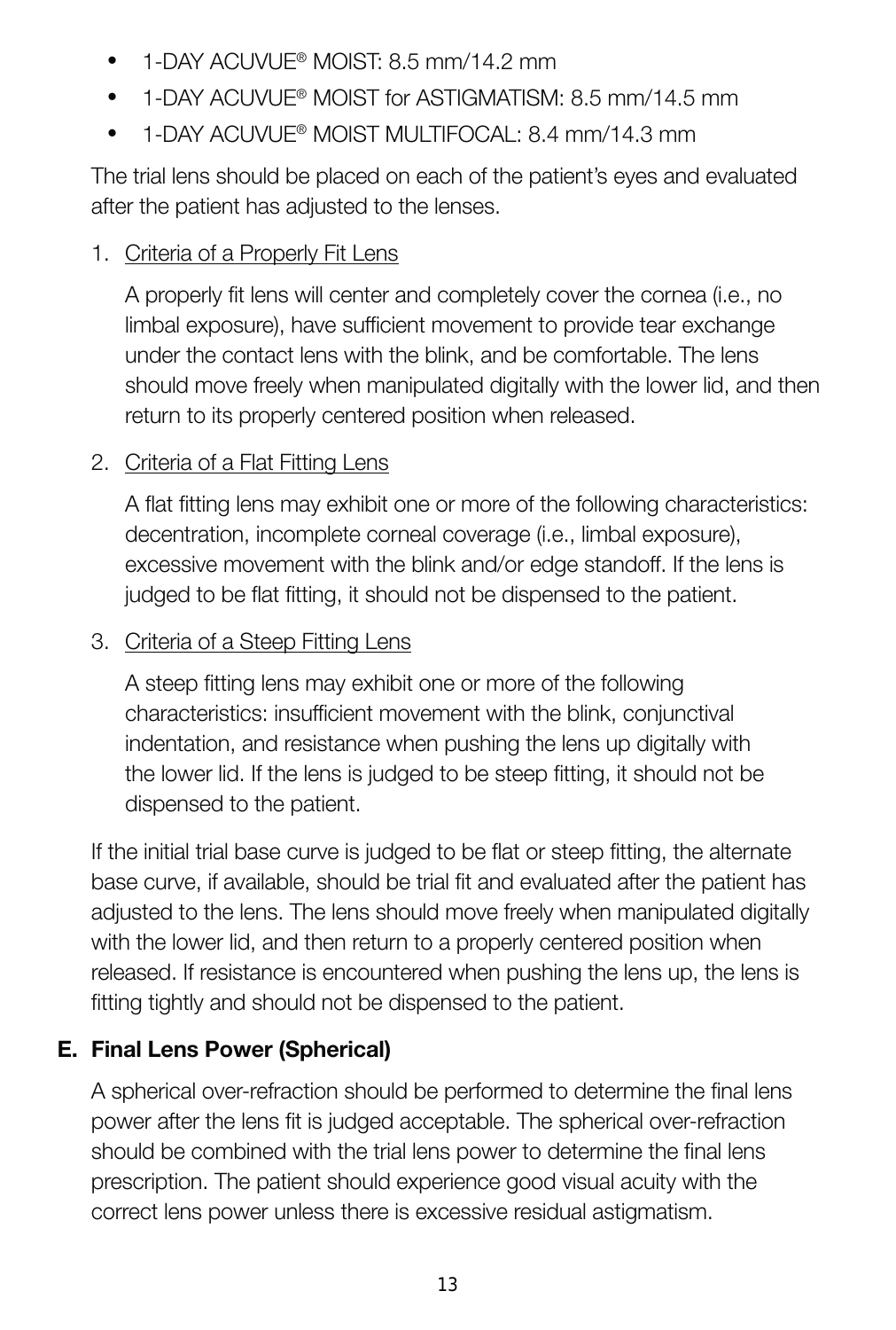| <b>Example 1</b>           |          |
|----------------------------|----------|
| Diagnostic lens:           | $-2.00D$ |
| Spherical over-refraction: | $-0.25D$ |
| Final lens power:          | $-2.25D$ |
| Example 2                  |          |
| Diagnostic lens:           | $-2.00D$ |
| Spherical over-refraction: | $+0.25D$ |
| Final lens power:          | $-1.75C$ |

If vision is acceptable, perform a slit lamp examination to assess adequate fit (centration and movement). If the fit is acceptable, dispense the lenses and instruct the patient to return in one week for reassessment (see **PATIENT MANAGEMENT** section).

#### **All patients should be supplied with a copy of the PATIENT INSTRUCTION GUIDE for these lenses. Copies are available for download at www.acuvue.com.**

# **TORIC FITTING GUIDELINES**

Although most aspects of the fitting procedure are identical for all types of soft contact lenses, including toric lenses, there are some additional steps and/or rules to follow to assure the proper fit of toric lenses.

The only new steps you must follow in prescribing 1-DAY ACUVUE® MOIST for ASTIGMATISM are that you must determine the stability, repeatability, and drift angle of the lens axis so that you can prescribe the correct lens axis for the patient.

#### **A. How to Determine Lens Cylinder and Axis Orientation**

#### **1. Locate the Orientation Marks**

To help determine the proper orientation of the toric lens, you'll find two primary marks approximately 1 mm from the lens edge representing the vertical position on opposite ends of the lens at 6 and 12 o'clock (Fig. 1). Because of the lens' ballasting system, either mark can represent the vertical position – there is no "top" and "bottom" as in a prism-ballasted lens. You don't need to view both marks to assess orientation; simply look for the 6 o'clock mark as you would with a prism-ballasted lens.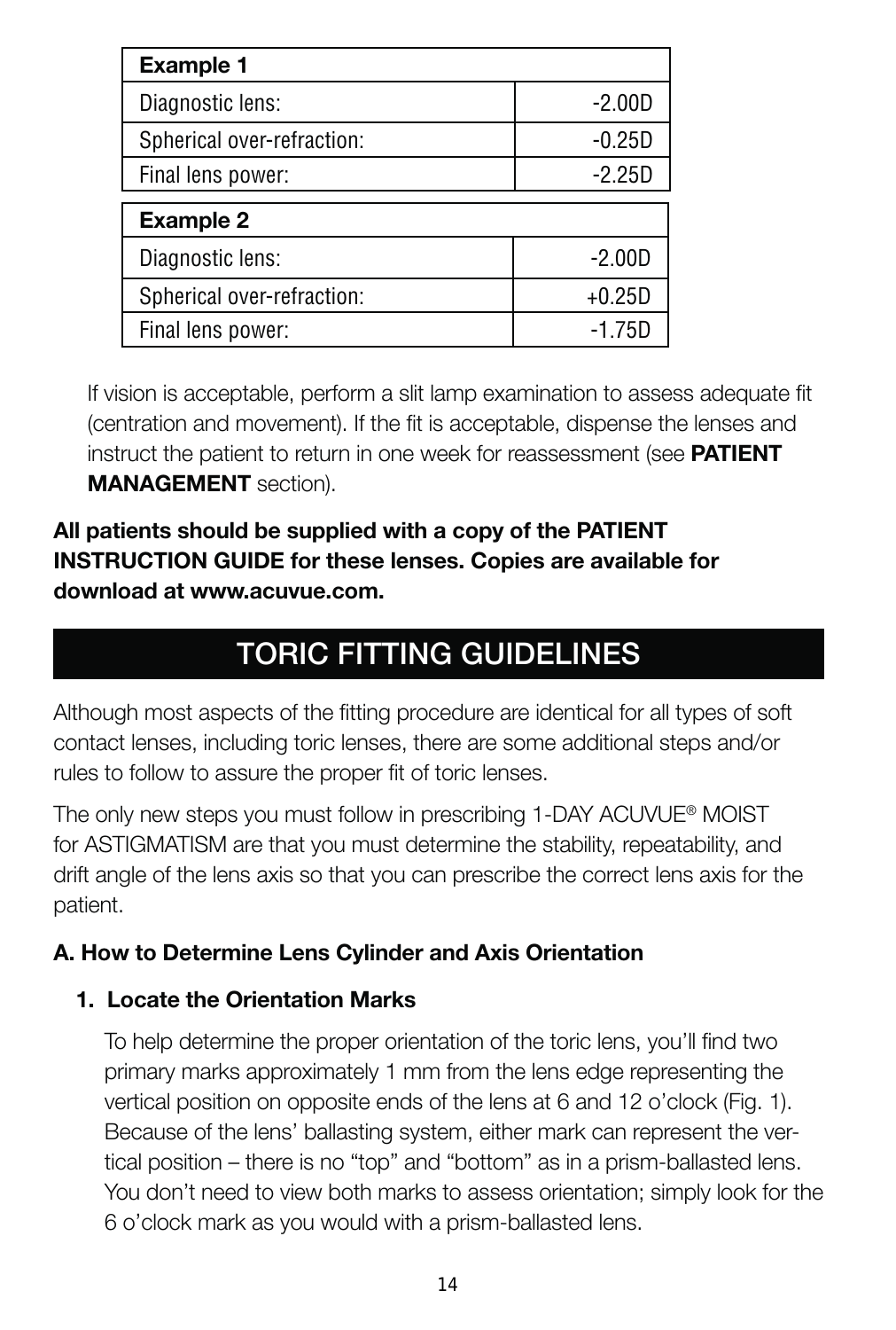# **Figure 1**

You'll need a slit lamp biomicroscope with a 1 to 2 mm parallelepiped beam to highlight the marks when the lens is fitted to the eye. There are a number of techniques you can use to improve the visibility of the 6 o'clock mark. Using a parallelepiped beam and medium magnification (10x or 15x). slowly pan down the lens, looking just below the direct illumination at the retroilluminated area. Backlighting the mark this way should make it more visible. Sometimes manipulating the lower lid may be necessary to uncover the mark.

#### **2. Observe Lens Rotation and Stability**

Observe the position and stability of the "bottom" mark. It usually stabilizes at the 6 o'clock position. If it does, calculation of the lens power will be straightforward. The 6 o'clock position is not a "must"; however, the absolute requirement is that the axis position be stable and repeatable.

The mark may stabilize somewhat left or right (drift) of the vertical meridian and still enable you to fit a toric lens for that eye, as long as the lens always returns to the same "drift axis" position after settling. The deviation can be compensated for in the final prescription. Your objective is to ensure that whatever position the initial lens assumes near 6 o'clock, this position must be stable and repeatable. With full eye movement or heavy blink, you may see the marks swing away, but they must return quickly to the original stable position. If the lens does not return quickly, you may need to select a different lens.

#### **3. Assessing Rotation**

Imagine the eye as a clock dial and every hour represents a 30° interval. If the orientation mark of the initial lens stabilizes somewhat left or right of the vertical position, the final lens will orient on the eye with the same deviation. You can use an axis reticule in the slit lamp or use a line-scribed lens in a spectacle trial frame to measure or estimate the "drift angle" of the cylinder axis.

To compensate for this "drift," measure or estimate the "drift," then add or subtract it from the refractive axis to determine the correct cylinder axis. Use the LARS (Left Add, Right Subtract) method to determine which direction to compensate.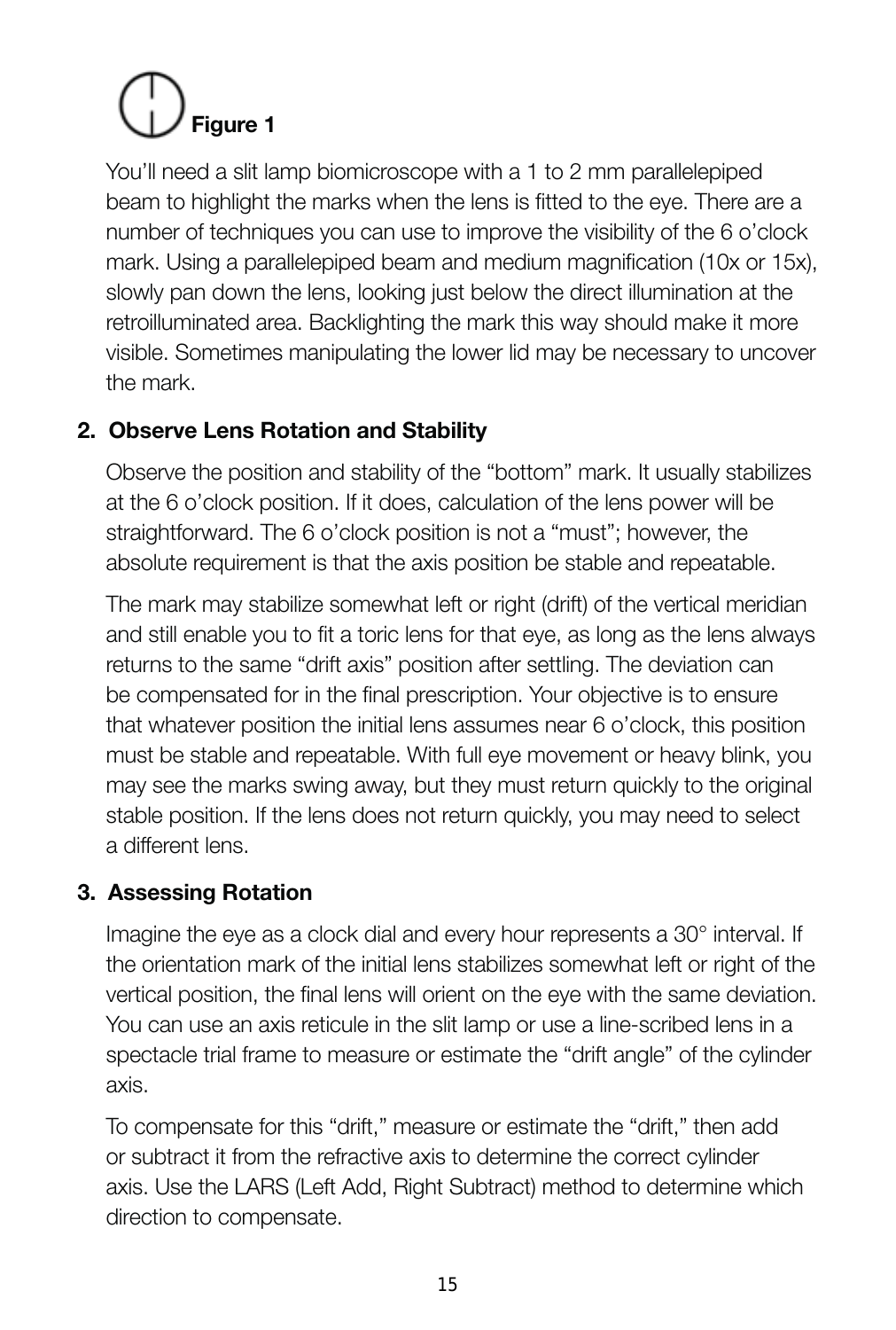#### **B. Final Lens Power**

When the diagnostic lens has its axis aligned in the same meridian as the patient's refractive axis, a spherocylindrical over-refraction may be performed and visual acuity determined. However, in the case of crossed axes, such as when the diagnostic lens axis is different from the spectacle cylinder axis, it is not advisable to perform a full spherocylindrical over-refraction because of the difficulty in computing the resultant power. A spherical over-refraction without cylinder refraction may be performed.

If the required cylinder correction falls between two available cylinder powers, it is recommended to prescribe the lower cylinder power lens. See below for instructions on how to determine the final lens power.

#### **1. For the Sphere**

If sphere alone or combined sphere and cylinder Rx > 4.00D, compensate for vertex distance. If sphere alone or combined sphere and cylinder  $Rx <  $\pm$ 4.00D$ , vertex compensation is not necessary.

#### **2. For the Cylinder**

Adjust the axis by the drift angle using the LARS method. Choose a cylinder that is  $\leq 0.50D$  from the refractive cylinder.

#### **3. Case Examples**

#### **Example 1**

Manifest (spectacle) refraction: O.D. -2.50D / -1.25D x 180° 20/20 O.S. -2.00D / -1.00D x 180° 20/20

Choose a diagnostic lens for each eye with axis 180°. Place the lens on each eye and allow a minimum of 3 minutes for it to equilibrate, based on the patient's initial response to the lens. If the lens has not yet stabilized, recheck until stable.

Check the orientation of the axis mark. If the bottom axis mark is in the 6 o'clock position on both eyes, choose the appropriate cylinder as listed previously. If the lens has not yet stabilized, recheck until stable.

Here is the Rx prescribed:

O.D. -2.50D / -1.25D x 180° O.S. -2.00D / -0.75D x 180°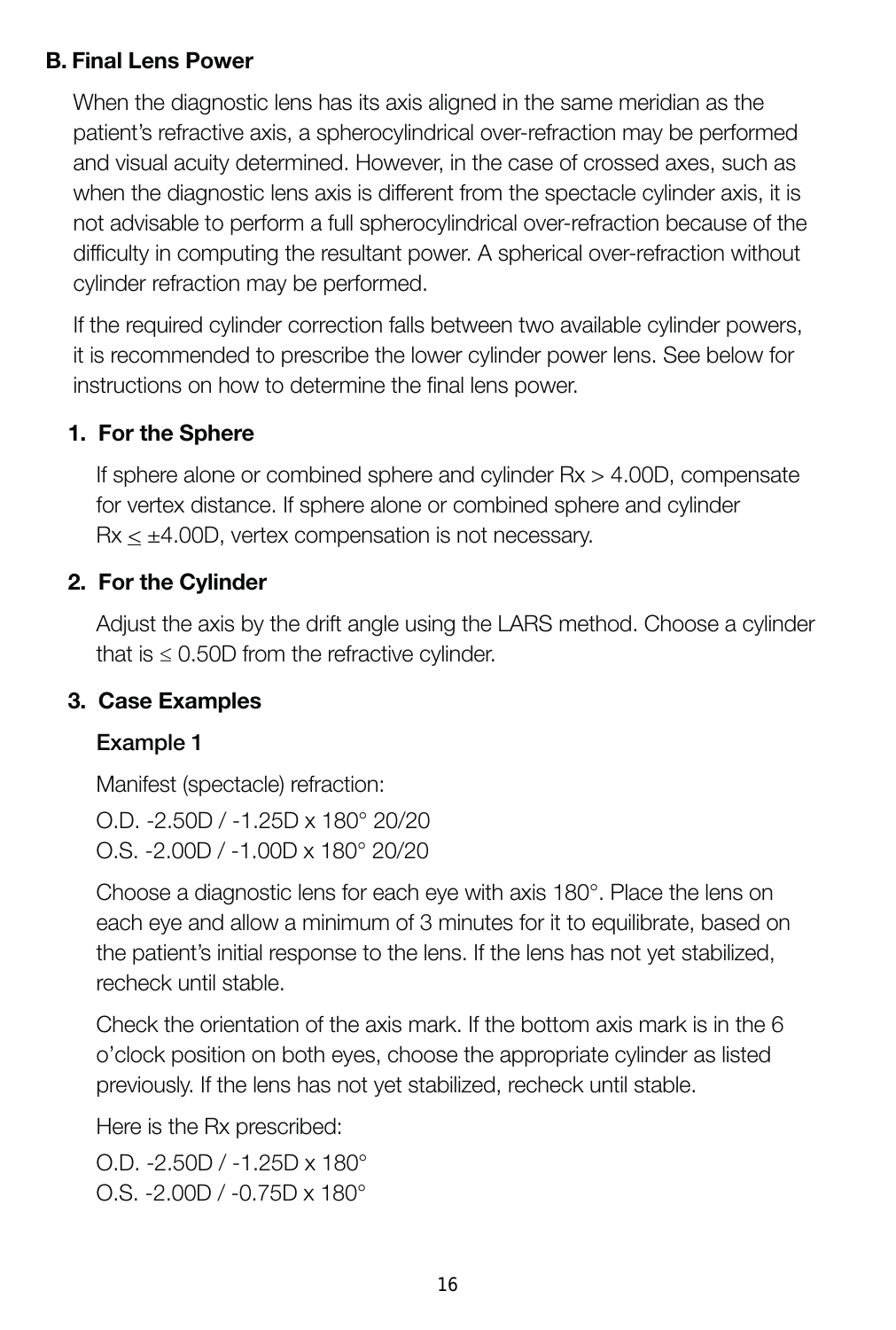#### **Example 2**

Manifest (spectacle) refraction:

O.D. -3.00D / -1.00D x 90° 20/20 O.S. -4.75D / -2.00D x 90° 20/20

Choose diagnostic lenses of -3.00D / -0.75D x 90° for the right eye and -4.50D / -1.75D x 90° for the left eye, the nearest lenses available to the spherical power and axis needed. For the left eye, since the manifest refraction called for -4.75D, compensating for vertex distance the sphere is reduced by 0.25D to -4.50D. The cylinder power will be -1.75D. Place the lens on each eye and allow a minimum of 3 minutes for it to equilibrate, based on the patient's initial response to the lens. If the lens has not yet stabilized, recheck until stable.

#### Right Eye

The orientation mark on the right lens rotates left from the 6 o'clock position by 10° and remains stable in this position. Compensation for this rotation should be done as follows:

Compensate the 10° axis drift by adding it to the manifest refraction axis.

Here is the Rx prescribed: O.D. -3.00D / -0.75D x 100°

#### Left Eye

The orientation mark on the left lens rotates right from the 6 o'clock position by 10° and remains stable in this position. Compensation for this rotation should be done as follows:

Compensate for the 10° axis drift by subtracting it from the manifest refraction axis.

Here is the Rx prescribed: O.S. -4.50D / -1.75D x 80°

If vision is acceptable, perform a slit lamp examination to assess adequate fit (centration and movement). If fit is acceptable, dispense the lenses instructing the patient to return in one week for reassessment (see **PATIENT MANAGEMENT** section).

**All patients should be supplied with a copy of the PATIENT INSTRUCTION GUIDE for these lenses. Copies are available for download at www.acuvue.com.**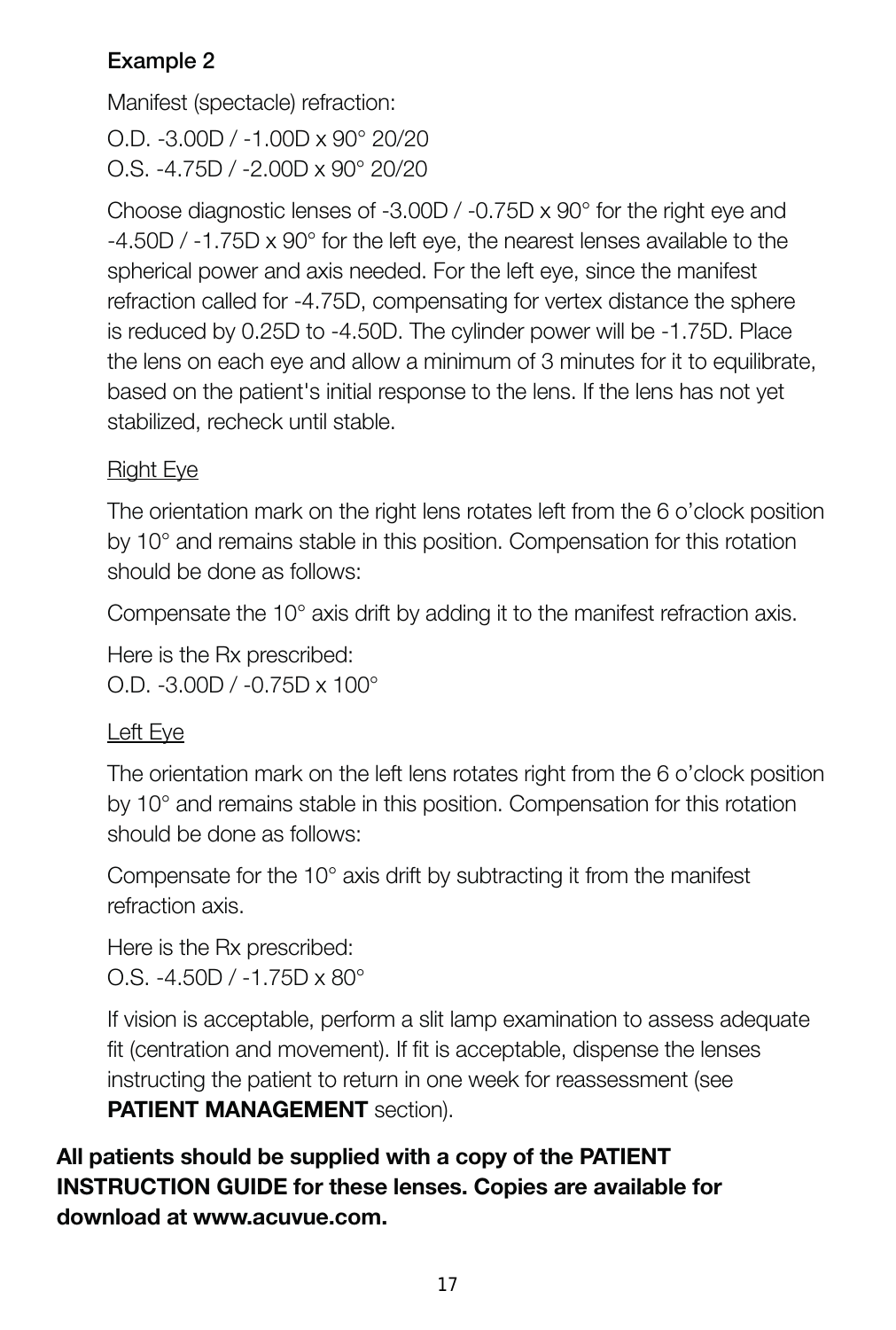# **MULTIFOCAL FITTING GUIDELINES**

#### **A. Presbyopic Needs Assessment & Patient Education**

Multifocal contact lenses may produce compromise to vision under certain circumstances and the patient should understand that they might not find their vision acceptable in specific situations (i.e., reading a menu in a dim restaurant, driving at night in rainy/foggy conditions, etc.). Therefore, caution should be exercised when the patient is wearing the correction for the first time until they are familiar with the vision provided in visually challenging environments. Occupational and environmental visual demands should be considered. If the patient requires critical visual acuity and stereopsis, it should be determined by trial whether this patient can function adequately with 1-DAY ACUVUE® MOIST MULTIFOCAL. Wearing these lenses may not be optimal for activities such as:

- Visually demanding situations such as operating potentially dangerous machinery or performing other potentially hazardous activities; and
- Driving automobiles (e.g., driving at night). Patients who cannot meet their state driver's license requirements with the 1-DAY ACUVUE® MOIST MULTIFOCAL should be advised to not drive with this correction, OR may require that additional over-correction be prescribed.

1-DAY ACLIVUE® MOIST MULTIFOCAL is not recommended for patients who have -1.00D or greater of refractive cylinder as this level of uncorrected cylinder may lead to additional visual compromise. These lenses are available in the following ADD powers:

- Lens "LOW" = low near ADD lens (Max ADD +1.25)
- Lens "MID" = medium near ADD lens (Max ADD +1.75)
- Lens "HGH" = high near ADD lens (Max ADD +2.50)

#### **B. Initial Power Determination**

A spectacle refraction should be performed to establish the patient's baseline refractive status and to guide in the selection of the appropriate lens power. Remember to compensate for vertex distance if the refraction is greater than ±4.00D. Determine the spherical equivalent distance prescription for a multifocal patient. Determine the eye dominance using one of the methods below: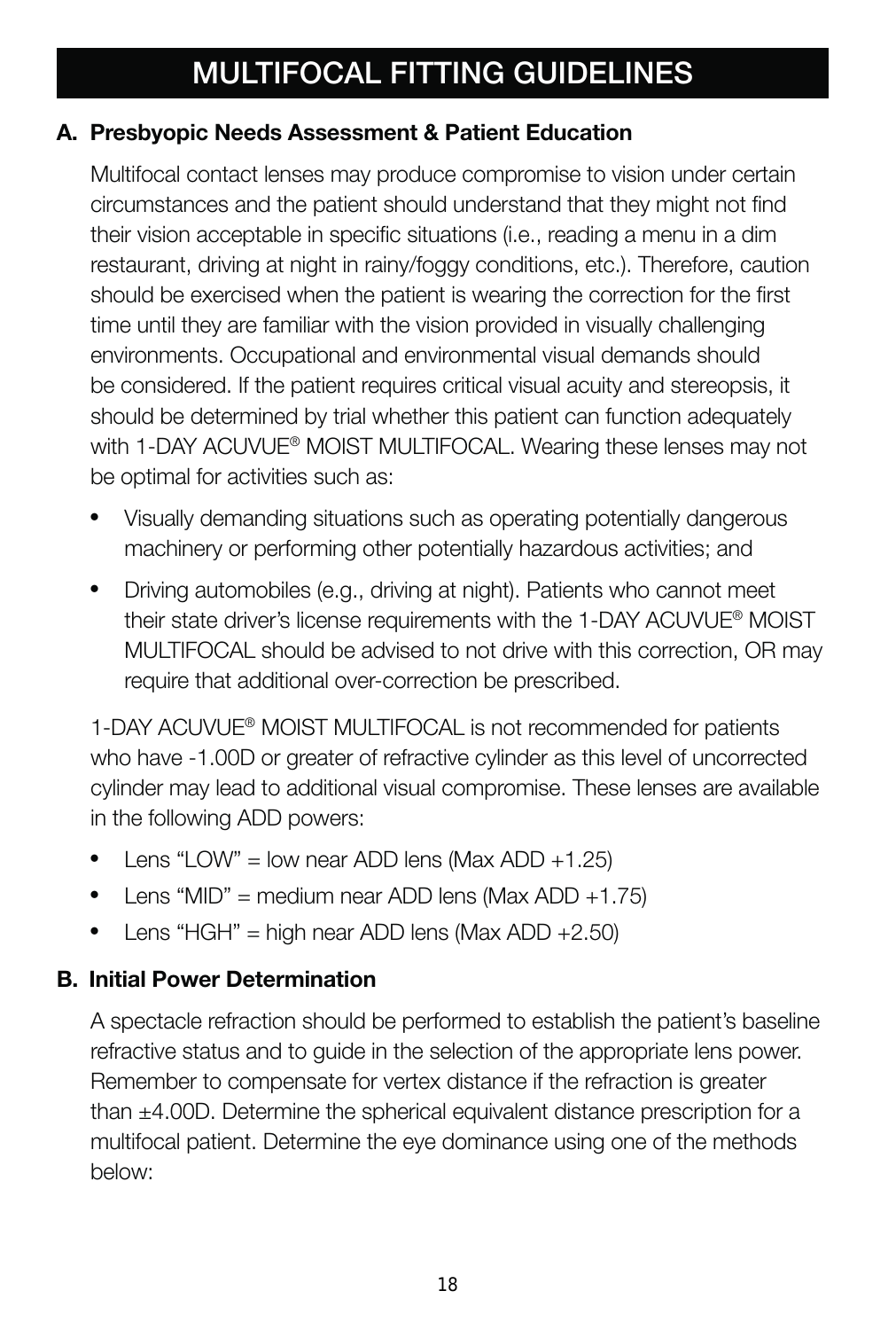- Method 1 Determine which eye is the "sighting eye." Have the patient point to an object at the far end of the room. Cover one eye. If the patient is still pointing directly at the object, the eye being used is the dominant (sighting) eye.
- Method 2 Determine which eye does not accept added plus power. Place a +1.00D hand-held trial lens in front of one eye and then the other while the distance refractive error correction is in place for both eyes while the patient is viewing the distance visual acuity chart. The eye with the plus over it that the patient notices the greatest reduction in vision is determined to be the dominant eye.

#### **C. Select the Initial Trial Lens**

- 1. For each eye, select the trial lens distance power that is closest to the patient's distance spherical equivalent. Remember to compensate for vertex distance if the refraction is greater than ±4.00D.
- 2. Select the near power of the lens based on the patients ADD range as follows:
	- ADD: +0.75D to +1.25D use a low near ADD (LOW) lens on each eye
	- ADD: +1.50D to +1.75D use a medium near ADD (MID) lens on each eye
	- ADD: +2.00D to +2.50D use a medium near ADD (MID) on the dominant eye and a high near ADD (HGH) lens on the non-dominant eye
- 3. Allow the lenses to settle for a minimum of 10 minutes.
- 4. Assess distance and near vision binocularly and monocularly.
- 5. Demonstrate the vision under various lighting conditions (normal and decreased illumination) and at distance, intermediate, and near.
- 6. Make adjustments in power as necessary based on the distance overrefraction. The use of hand-held trial lenses is recommended. Check the impact on distance and near vision.
- 7. If vision is still unacceptable, make adjustments in power as necessary (see "Multifocal Troubleshooting" below). If distance and near vision are acceptable, perform a slit lamp examination to assess adequate fit (centration and movement). If fit is acceptable, dispense the lenses instructing the patient to return in one week for reassessment (see **PATIENT MANAGEMENT** section).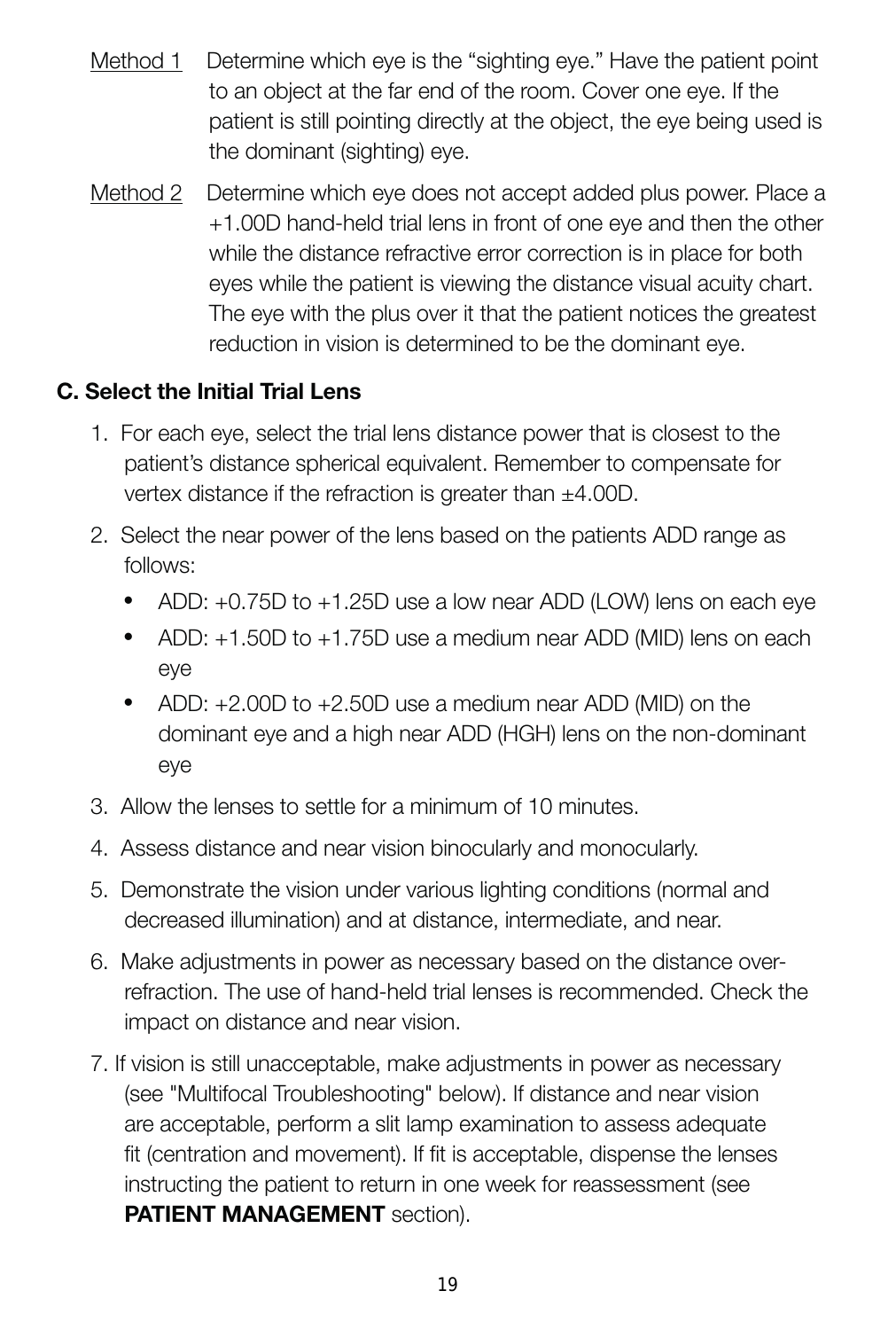#### **D. Multifocal Troubleshooting**

#### **Unacceptable Near Vision**

If it has been determined that no change is required based on the overrefraction, then add +0.25D to the spherical power of the non-dominant eye.

#### **Unacceptable Distance Vision**

If it has been determined that no change is required based on the overrefraction, then make the changes as listed below:

- If the patient is wearing two "LOW" ADD lenses, change the dominant eye to a 1-DAY ACUVUE® MOIST sphere lens with a power equal to the spherical equivalent distance prescription.
- If the patient is wearing two "MID" ADD lenses, change the ADD power in the dominant eye to the "LOW" ADD power.
- If the patient is wearing a "MID" ADD lens in the dominant eye and a "HGH" ADD lens in the non-dominant eye, change the non-dominant eye to a "MID" ADD lens and add +0.25D to the distance power.

#### **E. Adaptation**

Visually demanding situations should be avoided during the initial wearing period. A patient may at first experience some mild blurred vision, dizziness, headaches and a feeling of slight imbalance. You should explain the adaptational symptoms to the patient. These symptoms may last for a brief minute or for several weeks. The longer these symptoms persist, the poorer the prognosis for successful adaptation.

To help in the adaptation process, the patient can be advised to first use the lenses in a comfortable, familiar environment such as in the home.

Some patients feel that automobile driving performance may not be optimal during the adaptation process. This is particularly true when driving at night. Before driving a motor vehicle, it may be recommended that the patient be a passenger first to make sure that their vision is satisfactory for operating an automobile. During the first several weeks of wear (when adaptation is occurring), it may be advisable for the patient to only drive during optimal driving conditions. After adaptation and success with these activities, the patient should be able to drive under other conditions with caution.

#### **All patients should be supplied with a copy of the PATIENT INSTRUCTION GUIDE for these lenses. Copies are available for download at www.acuvue.com.**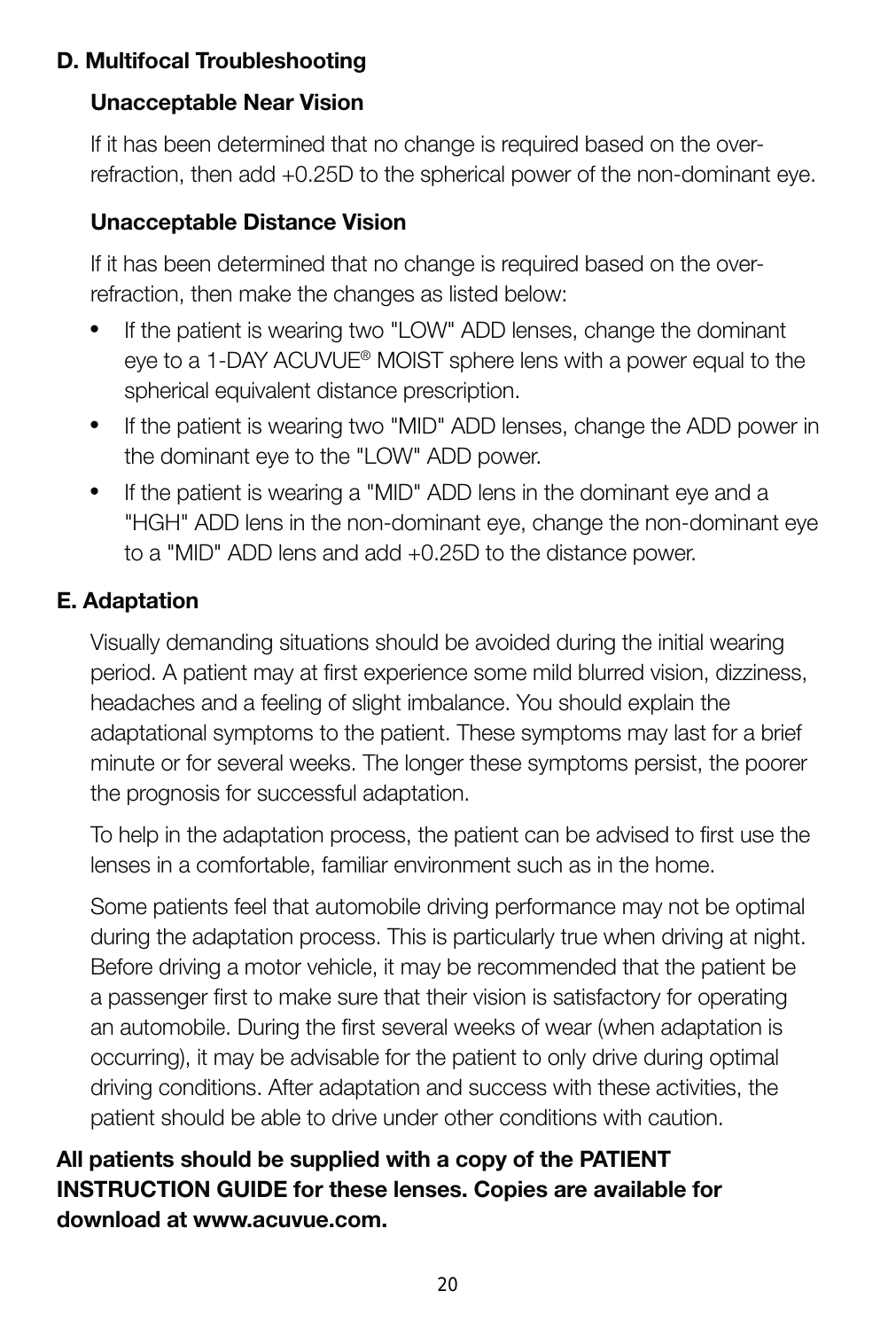#### **A. Patient Selection**

#### **1. Monovision Needs Assessment**

For a good prognosis, the patient should have adequately corrected distance and near visual acuity in each eye. The amblyopic patient or the patient with significant astigmatism (greater than 1.00D) in one eye may not be a good candidate for monovision correction with these lenses.

Occupational and environmental visual demands should be considered. If the patient requires critical vision (visual acuity and stereopsis), it should be determined by trial whether this patient can function adequately with monovision correction. Monovision contact lens wear may not be optimal for activities such as:

- Visually demanding situations such as operating potentially dangerous machinery or performing other potentially hazardous activities; and
- Driving automobiles (e.g., driving at night). Patients who cannot meet their state driver's license requirements with monovision correction should be advised to not drive with this correction, OR may require that additional over-correction be prescribed.

#### **2. Patient Education**

All patients do not function equally well with monovision correction. Patients may not perform as well for certain tasks with this correction as they have with spectacles (multifocal, bifocal, trifocal, readers, progressives). Each patient should understand that monovision, as well as other presbyopic alternatives, can create a vision compromise that may reduce visual acuity and depth perception for distance and near tasks. Therefore, caution should be exercised when the patient is wearing the correction for the first time until they are familiar with the vision provided in visually challenging environments (e.g., reading a menu in a dimly lit restaurant, driving at night in rainy/foggy conditions, etc.). During the fitting process, it is necessary for the patient to realize the disadvantages as well as the advantages of clear near vision, and straight ahead and upward gaze that monovision contact lenses provide.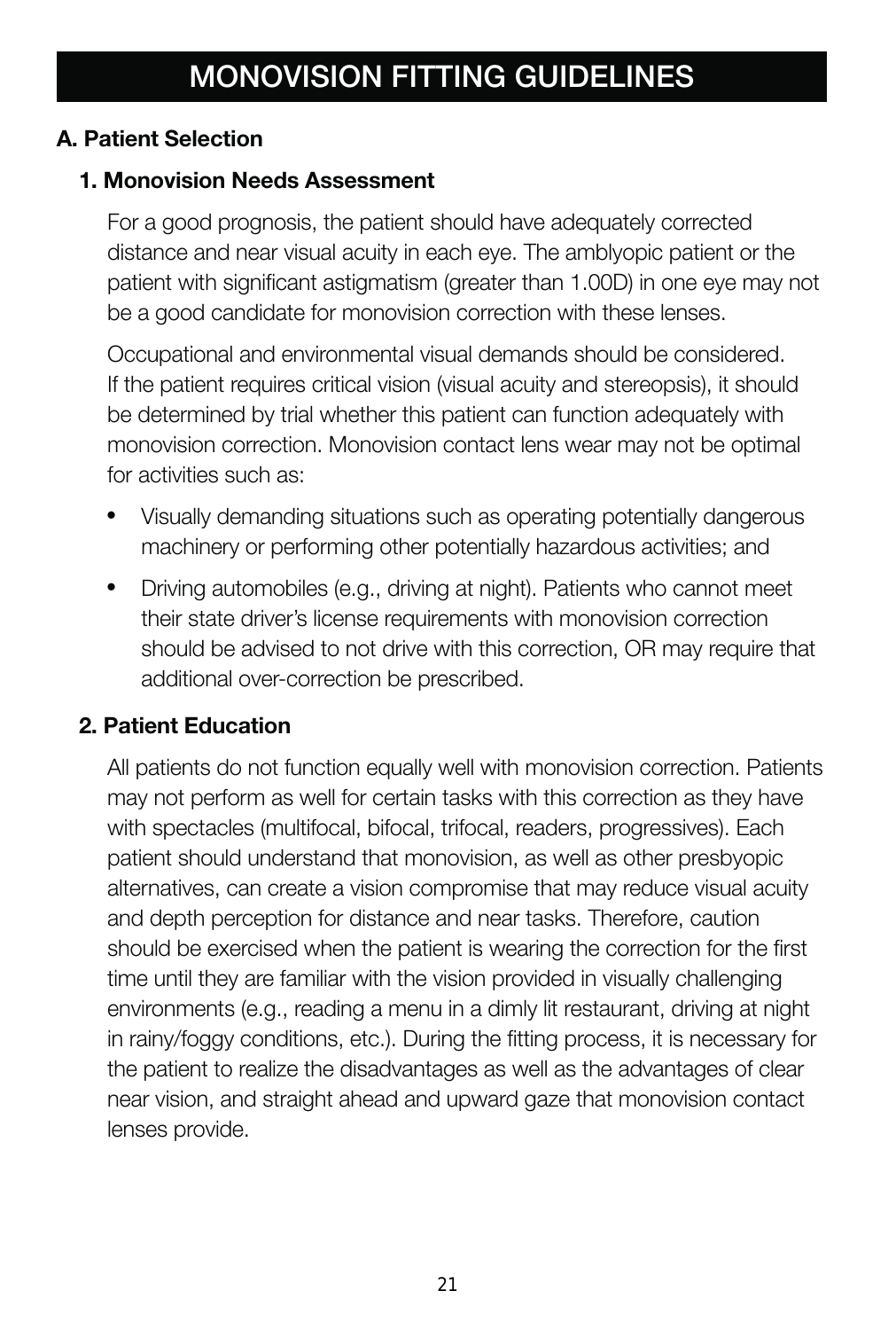#### **B. Eye Selection**

#### **1. Ocular Preference Determination Methods**

Generally, the non-dominant eye is corrected for near vision. The following two methods for eye dominance can be used.

- Method 1 Determine which eye is the "sighting eye." Have the patient point to an object at the far end of the room. Cover one eye. If the patient is still pointing directly at the object, the eye being used is the dominant (sighting) eye.
- Method 2 Determine which eye will accept the added power with the least reduction in vision. Place a hand-held trial lens equal to the spectacle near ADD in front of one eye and then the other while the distance refractive error correction is in place for both eyes. Determine whether the patient functions best with the near ADD lens over the right or left eye.

#### **2. Other Eye Selection Methods**

Other methods include the "Refractive Error Method" and the "Visual Demands Method."

#### Refractive Error Method

For anisometropic correction, it is generally best to fit the more hyperopic (less myopic) eye for distance and the more myopic (less hyperopic) eye for near.

#### Visual Demands Method

Consider the patient's occupation during the eye selection process to determine the critical vision requirements. If a patient's gaze for near tasks is usually in one direction, correct the eye on that side for near.

Example: A secretary who places copy to the left side of the desk will function best with the near lens on the left eve.

#### **C. Special Fitting Characteristics**

#### **1. Unilateral Vision Correction**

There are circumstances where only one contact lens is required. As an example, an emmetropic patient would only require a near lens, whereas a bilateral myope would require corrective lenses on both eyes.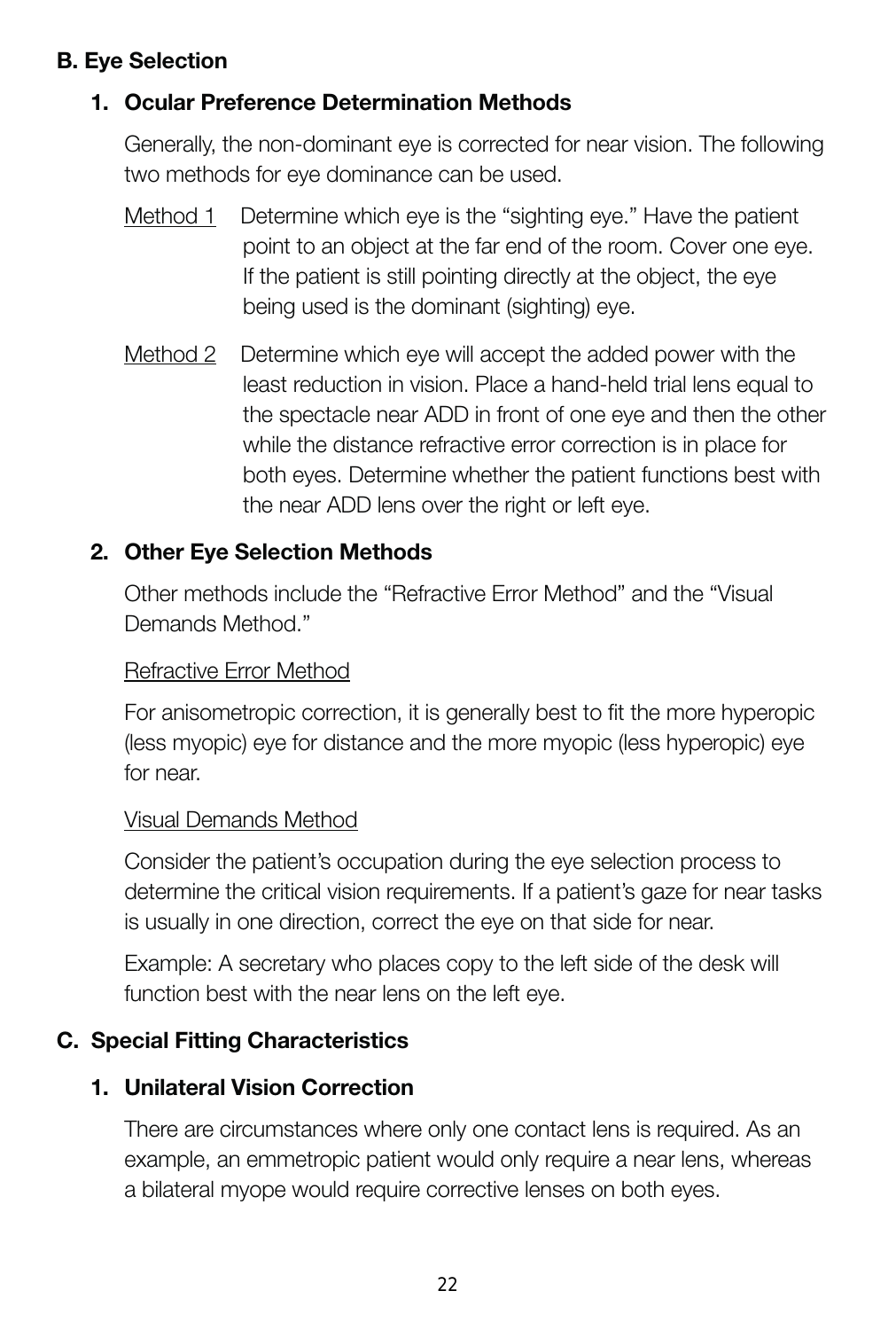#### Examples:

A presbyopic emmetropic patient who requires a +1.75D ADD would have a +1.75D lens on the near eye and the other eye left without correction.

A presbyopic patient requiring a +1.50D ADD who is -2.50D myopic in the right eye and -1.50D myopic in the left eye may have the right eye corrected for distance and the left eye uncorrected for near.

#### **2. Near ADD Determination**

Always prescribe the lens power for the near eye that provides optimal near acuity at the midpoint of the patient's habitual reading distance. However, when more than one power provides optimal reading performance, prescribe the least plus (most minus) of the powers.

#### **3. Trial Lens Fitting**

A trial fitting is performed in the office to allow the patient to experience monovision correction. Lenses are fit according to the **GENERAL FITTING GUIDELINES** for base curve selection described in this Package Insert.

Case history and a standard clinical evaluation procedure should be used to determine the prognosis. Determine the distance correction and the near correction. Next, determine the near ADD. With trial lenses of the proper power in place, observe the reaction to this mode of correction.

Allow the lenses to settle for about 20 minutes with the correct power lenses in place. Walk across the room and have the patient look at you. Assess the patient's reaction to distance vision under these circumstances. Then have the patient look at familiar near objects such as a watch face or fingernails. Again assess the reaction. As the patient continues to look around the room at both near and distance objects, observe the reactions. Only after these vision tests are completed, should the patient be asked to read print. Evaluate the patient's reaction to large print (e.g., typewritten copy) at first and then graduate to newsprint and finally smaller type sizes.

After the patient's performance under the above conditions is completed, tests of visual acuity and reading ability under conditions of moderately dim illumination should be attempted.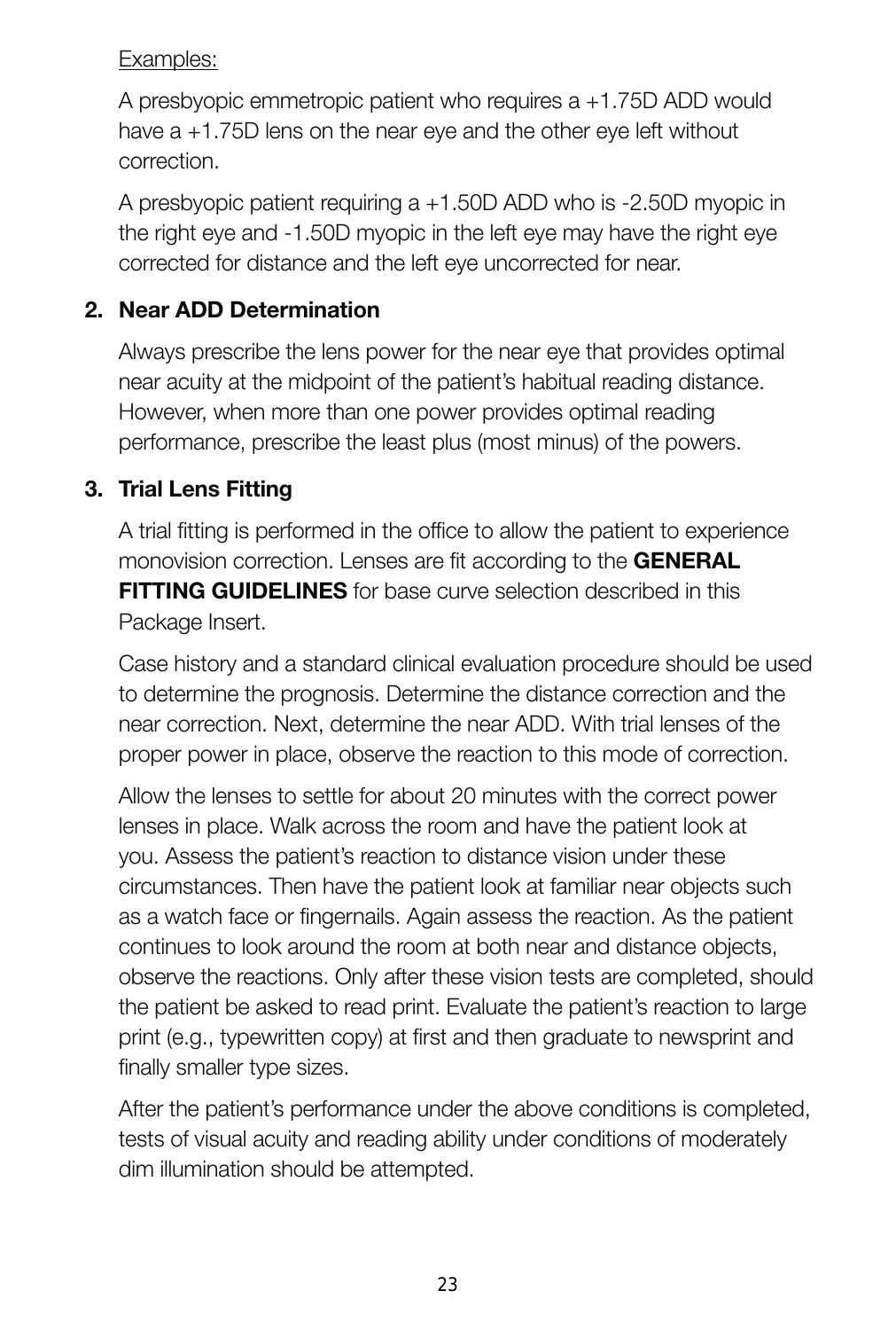An initial unfavorable response in the office, while indicative of a guarded prognosis, should not immediately rule out a more extensive trial under the usual conditions in which a patient functions.

#### **4. Adaptation**

Visually demanding situations should be avoided during the initial wearing period. A patient may at first experience some mild blurred vision, dizziness, headaches, and a feeling of slight imbalance. You should explain the adaptational symptoms to the patient. These symptoms may last for a brief minute or for several weeks. The longer these symptoms persist, the poorer the prognosis for successful adaptation.

To help in the adaptation process, the patient can be advised to first use the lenses in a comfortable, familiar environment such as in the home.

Some patients feel that automobile driving performance may not be optimal during the adaptation process. This is particularly true when driving at night. Before driving a motor vehicle, it may be recommended that the patient be a passenger first to make sure that their vision is satisfactory for operating an automobile. During the first several weeks of wear (when adaptation is occurring), it may be advisable for the patient to only drive during optimal driving conditions. After adaptation and success with these activities, the patient should be able to drive under other conditions with caution.

#### **D. Other Suggestions**

The success of the monovision technique may be further improved by having your patient follow the suggestions below:

- Have a third contact lens (distance power) to use when critical distance viewing is needed.
- Have a third contact lens (near power) to use when critical near viewing is needed.
- Have supplemental spectacles to wear over the monovision contact lenses for specific visual tasks may improve the success of monovision correction. This is particularly applicable for those patients who cannot meet state driver's licensing requirements with monovision correction.
- Make use of proper illumination when carrying out visual tasks.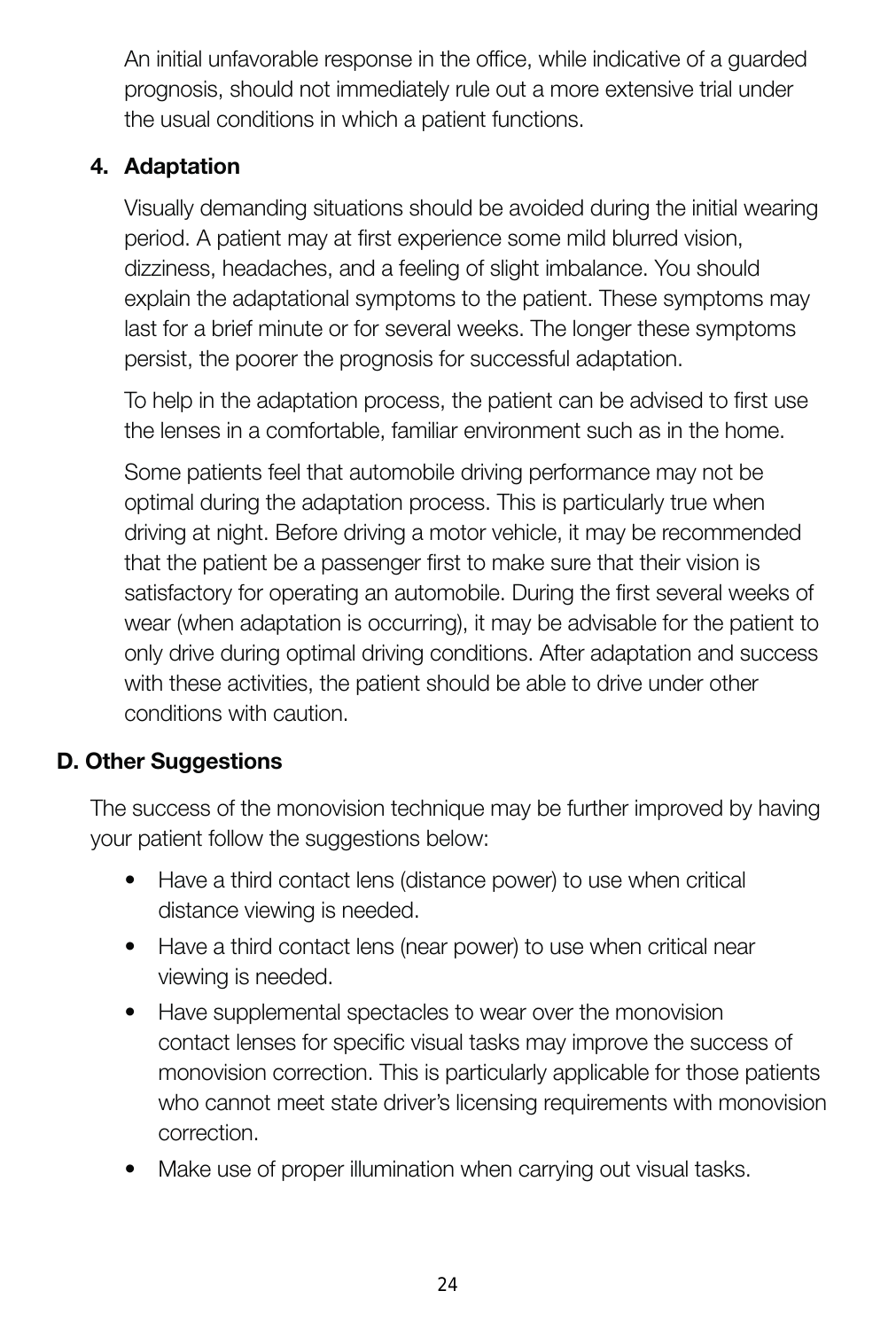Monovision fitting success can be improved by the following suggestions:

- Reverse the distance and near eyes if a patient is having trouble adapting.
- Refine the lens powers if there is trouble with adaptation. Accurate lens power is critical for presbyopic patients.
- Emphasize the benefits of clear near vision, and straight ahead and upward gaze with monovision.

The decision to fit a patient with monovision correction is most appropriately left to the Eye Care Professional in conjunction with the patient after carefully considering the patient's needs.

#### **All patients should be supplied with a copy of the PATIENT INSTRUCTION GUIDE for these lenses. Copies are available for download at www.acuvue.com.**

# **PATIENT MANAGEMENT**

- Follow the accepted standard of care in fitting and following up with your patient, e.g., American Optometric Association standard of care.
- Schedule the appropriate follow-up examination.
- Preferably, at the follow-up visits, lenses should have been worn for at least six hours.
- Provide the patient with a copy of the PATIENT INSTRUCTION GUIDE for these lenses, which can be found at www.acuvue.com. REVIEW THESE INSTRUCTIONS WITH THE PATIENT SO THAT HE OR SHE CLEARLY UNDERSTANDS THE PRESCRIBED WEARING AND REPLACEMENT SCHEDULES.

# **WEARING SCHEDULE**

The wearing schedule should be determined by the Eye Care Professional. Regular checkups, as determined by the Eye Care Professional, are also extremely important.

Patients tend to over wear the lenses initially. The Eye Care Professional should emphasize the importance of adhering to the initial maximum wearing schedule. Maximum wearing time should be determined by the Eye Care Professional based upon the patient's physiological eye condition, because individual response to contact lenses varies.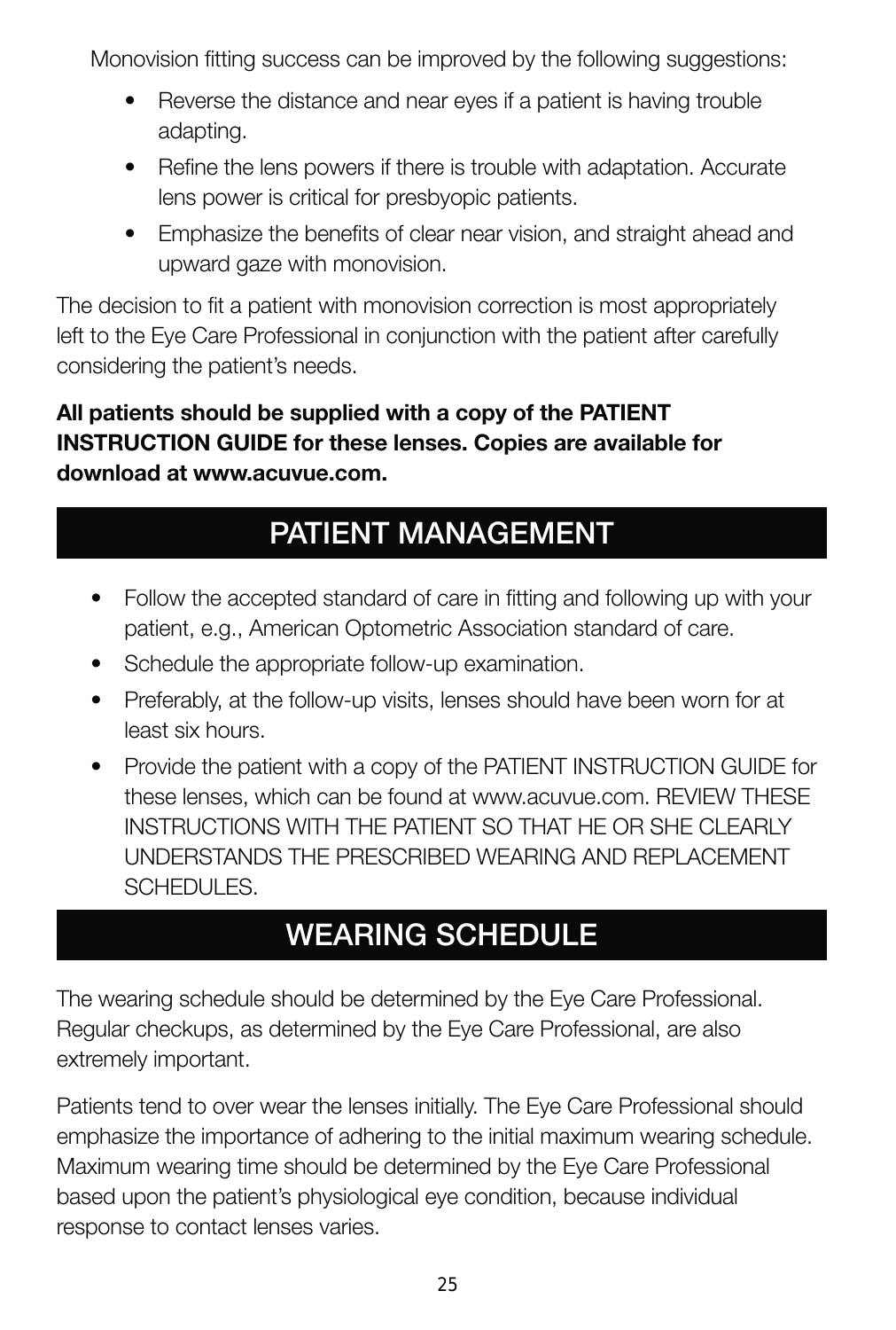The maximum suggested wearing time for these lenses is:

| DAY         | <b>HOURS</b>     |
|-------------|------------------|
|             | $6 - 8$          |
|             | $8 - 10$         |
| 3           | $10 - 12$        |
|             | $12 - 14$        |
| 5 and after | all waking hours |

# **REPLACEMENT SCHEDULE**

These lenses are indicated for daily disposable wear and should be discarded upon removal.

When disposed of after a single daily use, these lenses may reduce the risk of developing giant papillary conjunctivitis.<sup>4</sup>

When worn as a daily disposable lens, these lenses may provide improved comfort for many patients who experience mild discomfort and itching associated with allergies during contact lens wear, compared to lenses replaced at intervals of greater than 2 weeks.

Clinical research has shown that when worn on a daily disposable basis, these lenses may provide improved comfort for 2 out of 3 patients who reported suffering from discomfort associated with allergies during contact lens wear.

4 The CLAO Journal, July 1999, Volume 25, Number 3

# **LENS CARE DIRECTIONS**

The Eye Care Professional should review with patients that no cleaning or disinfection is needed with daily disposable lenses. Patients should always dispose of lenses when they are removed and have replacement lenses or spectacles available.

For complete information concerning contact lens handling and care, refer to the PATIENT INSTRUCTION GUIDE for these lenses. Copies are available for download at www.acuvue.com.

#### **Care for Sticking (Non-Moving) Lenses**

During removal, if the lens sticks to the eye, the patient should be instructed to apply a few drops of the recommended lubricating or rewetting solution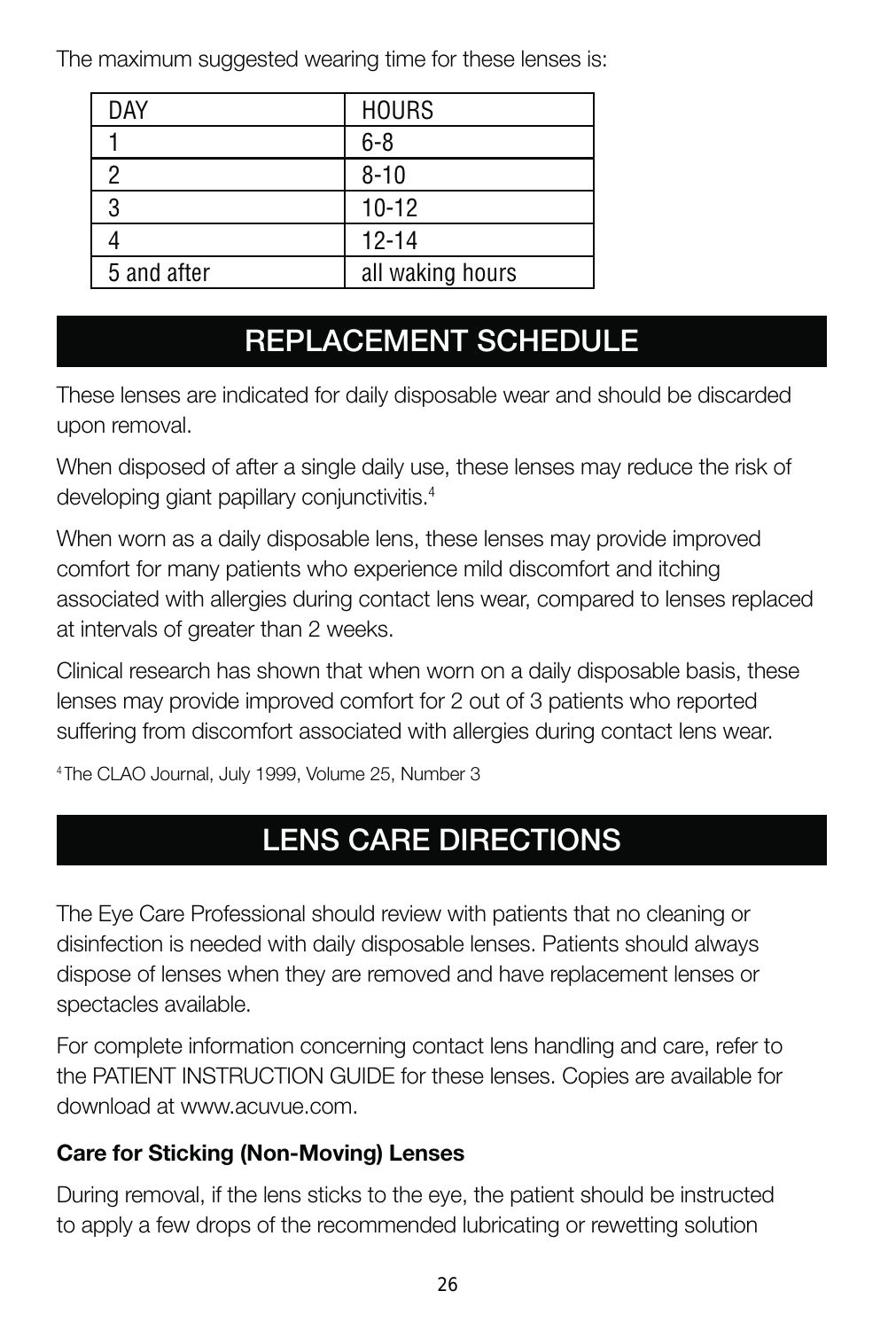directly to the eye and wait until the lens begins to move freely on the eye before removing it. If non-movement of the lens continues after a few minutes, the patient should **immediately** consult the Eye Care Professional.

# **EMERGENCIES**

The patient should be informed that if chemicals of any kind (household products, gardening solutions, laboratory chemicals, etc.) are splashed into the eyes, the patient should: FLUSH EYES IMMEDIATELY WITH TAP WATER AND IMMEDIATELY CONTACT THE EYE CARE PROFESSIONAL OR VISIT A HOSPITAL EMERGENCY ROOM WITHOUT DELAY.

# **HOW SUPPLIED**

Each UV-absorbing sterile lens is supplied in a foil-sealed plastic package containing buffered saline solution with povidone. The plastic package is marked with the following:

- **1-DAY ACUVUE® MOIST**: base curve, power, diameter, lot number, and expiration date
- **1-DAY ACUVUE® MOIST for ASTIGMATISM:** base curve, power, diameter, cylinder, axis, lot number, and expiration date
- **1-DAY ACUVUE® MOIST MULTIFOCAL**: base curve, power, diameter, ADD power, lot number, and expiration date

# **REPORTING OF ADVERSE REACTIONS**

All serious adverse experiences and adverse reactions observed in patients wearing these lenses or experienced with these lenses should be reported to:

> Johnson & Johnson Vision Care, Inc. 7500 Centurion Parkway Jacksonville, FL 32256 USA Tel: 1-800-843-2020 www.acuvue.com